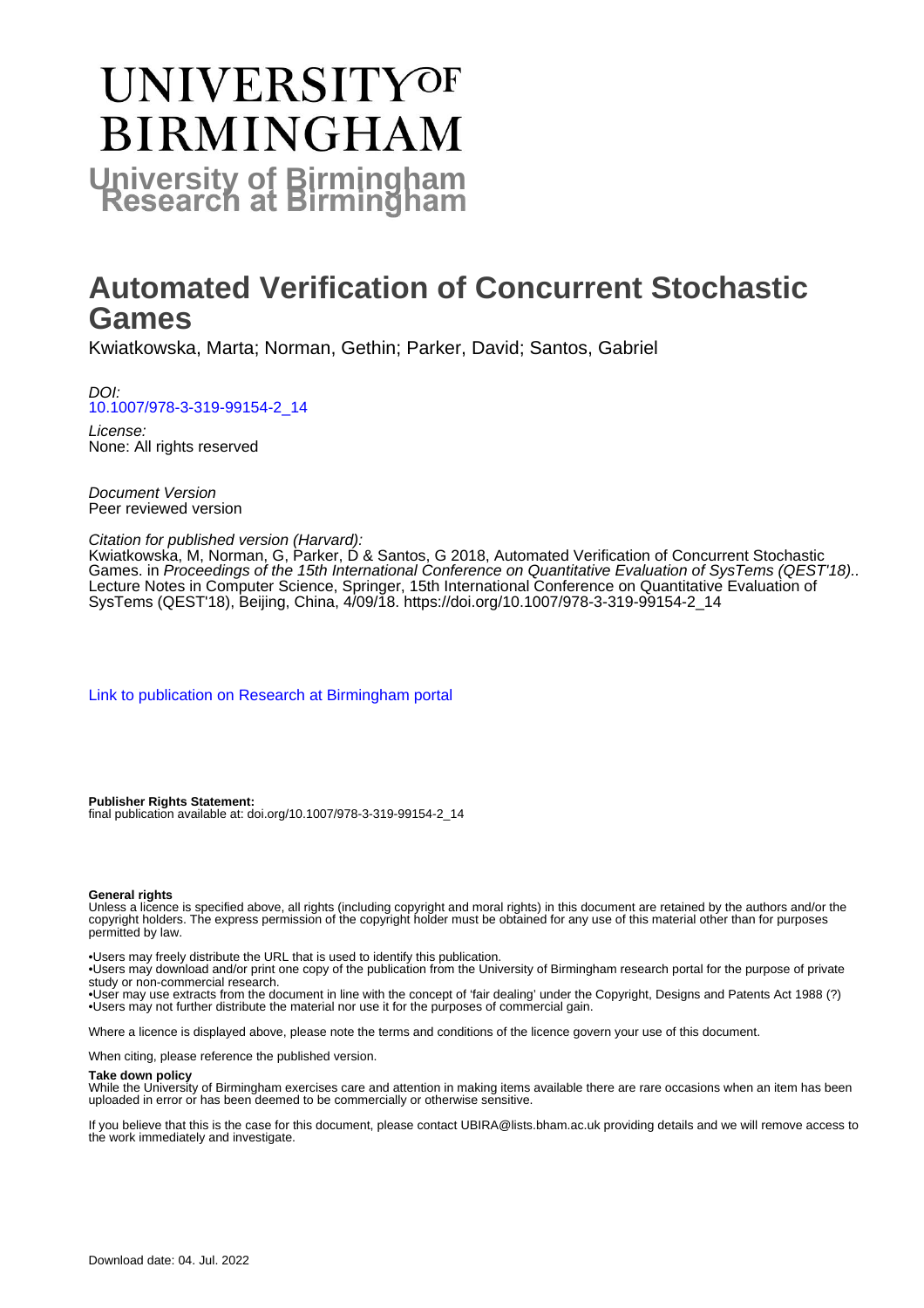# Automated Verification of Concurrent Stochastic Games

Marta Kwiatkowska<sup>1</sup>, Gethin Norman<sup>2</sup>, David Parker<sup>3</sup>, and Gabriel Santos<sup>1</sup>

- $^{\rm 1}$  Department of Computing Science, University of Oxford, UK
- <sup>2</sup> School of Computing Science, University of Glasgow, UK
- <sup>3</sup> School of Computer Science, University of Birmingham, UK

Abstract. We present automatic verification techniques for concurrent stochastic multi-player games (CSGs) with rewards. To express properties of such models, we adapt the temporal logic rPATL (probabilistic alternating-time temporal logic with rewards), originally introduced for the simpler model of turn-based games, which enables quantitative reasoning about the ability of coalitions of players to achieve goals related to the probability of an event or reward measures. We propose and implement a modelling approach and model checking algorithms for property verification and strategy synthesis of CSGs, as an extension of PRISMgames. We evaluate the performance, scalability and applicability of our techniques on case studies from domains such as security, networks and finance, showing that we can analyse systems with probabilistic, cooperative and competitive behaviour between concurrent components, including many scenarios that cannot be analysed with turn-based models.

#### 1 Introduction

Stochastic multi-player games are a versatile modelling framework for systems that exhibit cooperative and competitive behaviour in the presence of adversarial or uncertain environments. They can be viewed as a collection of players (agents) with strategies for determining their actions based on the execution so far. These models combine nondeterminism, representing the adversarial, cooperative and competitive choices, stochasticity, modelling uncertainty due to noise, failures or randomness, and concurrency, representing simultaneous execution of interacting agents. Examples of such systems appear in many domains, from robotics and autonomous transport, to security and computer networks.

Formal verification for stochastic games provide a means of producing quantitative guarantees on the correctness of a system (e.g. "the control software can always safely stop the vehicle with probability at least 0.99, regardless of the actions of other road users"), where the required behavioural properties are specified precisely in quantitative extensions of temporal logic. The closely related problem of strategy synthesis constructs an optimal strategy for a player, or coalition of players, that guarantees a property is satisfied.

Automatic verification and strategy synthesis for models exhibiting nondeterminism and stochasticity are well established and implemented, e.g., in tools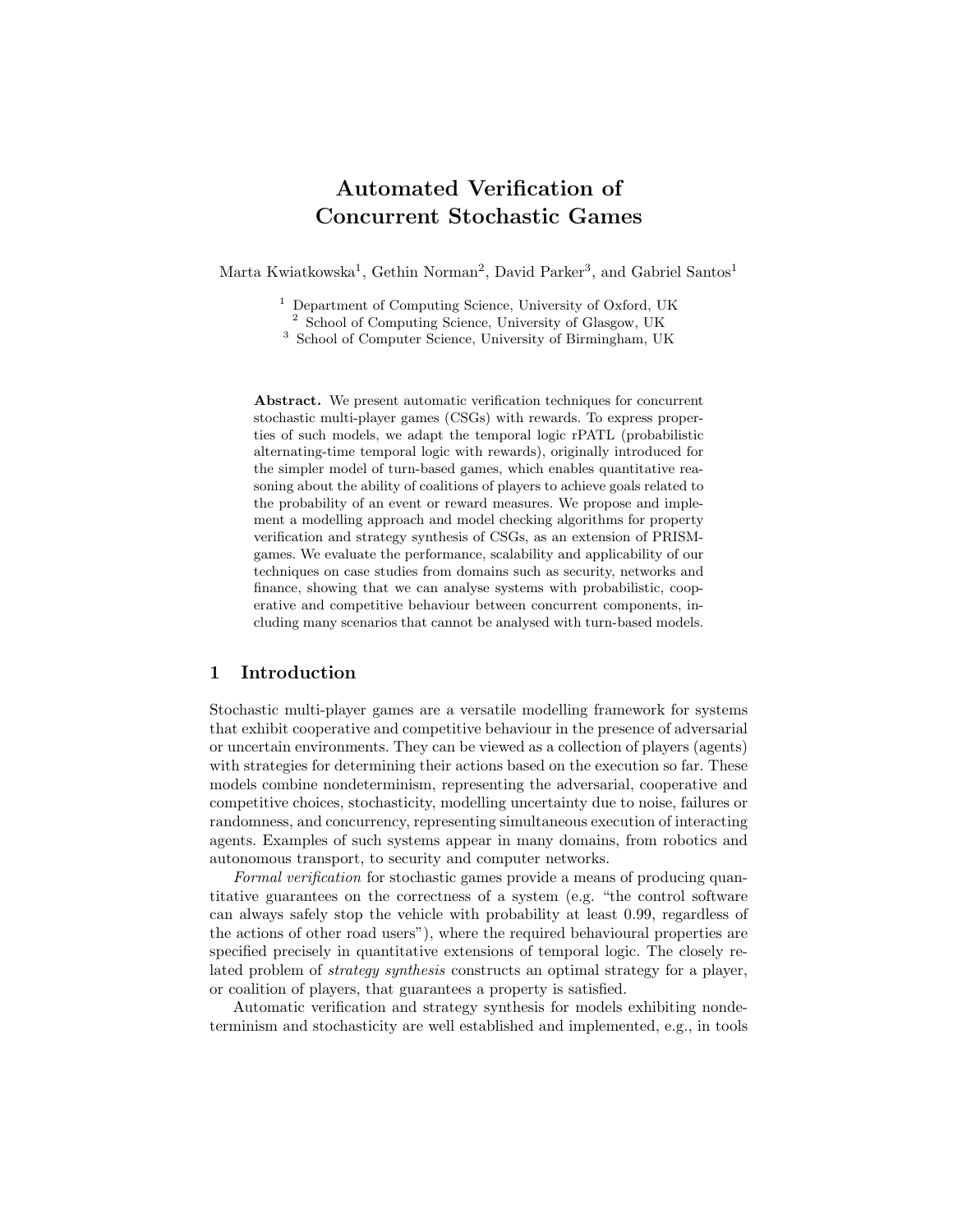such as PRISM [\[14\]](#page-16-0) and STORM [\[11\]](#page-16-1). Recently, these techniques have also been formulated and implemented in PRISM-games [\[16\]](#page-16-2), an extension of PRISM, for turn-based stochastic multi-player games (TSGs), which can be viewed as Markov decision processes whose states are partitioned among a set of players, with exactly one player taking control of each state. Properties are specified in the logic rPATL (probabilistic alternating-time temporal logic with rewards) [\[9\]](#page-16-3), a quantitative extension of the game logic ATL [\[4\]](#page-16-4). This allows us to specify that a coalition of players achieve a high-level objective, regarding the probability of an event's occurrence or the expectation of a cumulative reward measure, irrespective of the strategies of the other players.

Concurrent stochastic multi-player games (CSGs) generalise TSGs by permitting players to choose their actions concurrently in each state of the model. This can provide a more realistic model of interactive agents operating concurrently, and making action choices without already knowing the actions that are being taken by other agents. However, although algorithms for verification and strategy synthesis of CSGs have been known for some time  $(e.g., [2,3,6])$  $(e.g., [2,3,6])$  $(e.g., [2,3,6])$  $(e.g., [2,3,6])$  $(e.g., [2,3,6])$ , their implementation and application to real-world examples is lacking.

This paper develops the first approach for the modelling, verification and strategy synthesis of CSGs that is implemented in software and applied to a selection of in-depth case studies. We first adapt the logic rPATL to CSGs and provide a formal semantics. Then, we propose a model checking algorithm, building upon the existing techniques for TSGs and adapting to CSGs by integrating techniques for solving matrix games. Next, we develop an approach to modelling CSGs as an extension of the PRISM-games model checking tool and implement algorithms for construction, verification and strategy synthesis.

Finally, we investigate the performance, scalability and applicability of our implementation using a selection of real-life case studies. We demonstrate that our CSG modelling and verification techniques facilitate insightful analysis of quantitative aspects of systems taken from diverse set of application domains: finance, computer security, computer networks and communication systems. These illustrate examples of systems whose modelling and analysis requires stochasticity and competitive or adversarial behaviour between concurrent components or agents, as provided by CSGs; in several cases, we explicitly highlight the differences between our use of CSGs and existing models verified using TSGs.

Related work. Various verification algorithms have been proposed for CSGs, e.g. [\[2,](#page-16-5)[3,](#page-16-6)[6\]](#page-16-7), but without implementations, tool support or case studies. PRISMgames [\[16\]](#page-16-2), upon which we build in this work, provides modelling and verification for a wide range of properties of stochastic multi-player games, including those in the logic rPATL, and multi-objective extensions of it, but focuses purely on the turn-based variant of the model (TSGs). GIST  $[8]$  allows the analysis of  $\omega$ regular properties on probabilistic games, but again focuses on turn-based, not concurrent, games. GAVS $+$  [\[10\]](#page-16-9) is a general-purpose tool for algorithmic game solving, supporting TSGs and (non-stochastic) concurrent games, but not CSGs. Two further tools, PRALINE [\[5\]](#page-16-10) and EAGLE [\[25\]](#page-16-11), allow the computation of Nash equilibria [\[20\]](#page-16-12) for the restricted class of (non-stochastic) concurrent games.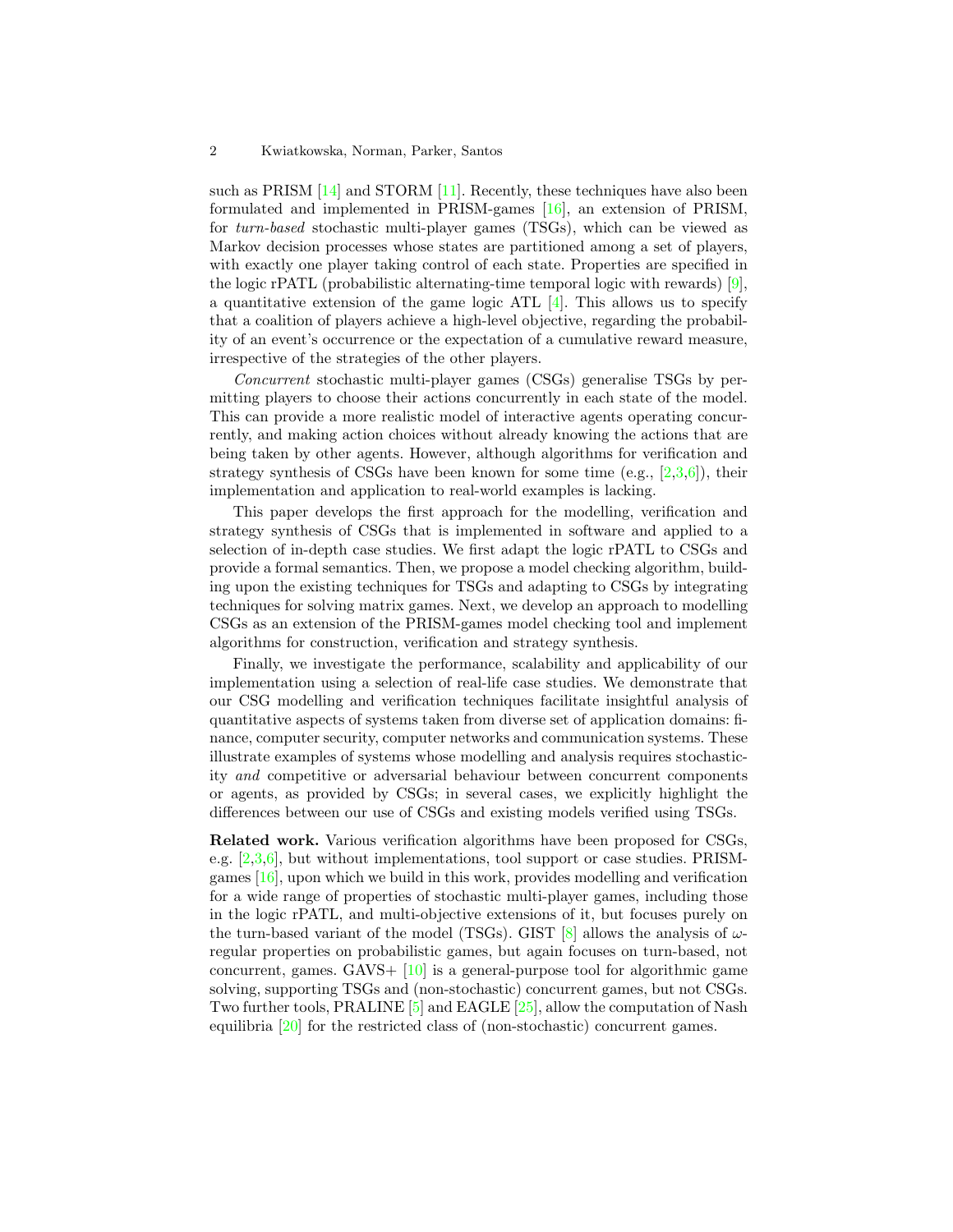#### <span id="page-3-0"></span>2 Preliminaries

We begin with some basic background from game theory, and then describe concurrent stochastic games. For any finite set X, we will write  $Dist(X)$  for the set of probability distributions over  $X$ . We first introduce normal form games, which are simple one-shot games where players make their choices concurrently.

**Definition 1** (Normal form game). A *(finite, n-person)* normal form game (also known as strategic form) is a tuple  $N = (N, A, u)$  where:

- $-N = \{1, \ldots, n\}$  is a finite set of players;
- $A = A_1 \times \cdots \times A_n$  and  $A_i$  is a finite set of actions available to player  $i \in N$ ;
- $-u=(u_1,\ldots,u_n)$  and  $u_i: A\to \mathbb{R}$  is a utility function for player  $i\in N$ .

In a game N, players select actions simultaneously, with player  $i \in N$  choosing from the action set  $A_i$ . If each player i selects action  $a_i$ , then player j receives the utility  $u_i(a_1, \ldots, a_n)$ . A (mixed) strategy  $\sigma_i$  for player i is a distribution over its actions, i.e.  $\sigma_i \in Dist(A_i)$ . Let  $\Sigma_N^i$  denote the set of strategies for player *i*. A strategy profile is a tuple of strategies for each player. Under a strategy profile  $\sigma = (\sigma_1, \ldots, \sigma_n)$ , the expected utility of player j is defined as follows:

$$
u_j(\sigma) \stackrel{\text{def}}{=} \sum_{(a_1,\ldots,a_n)\in A} u_j(a_1,\ldots,a_n) \cdot (\prod_{i=1}^n \sigma_i(a_i)) \; .
$$

A two-player normal form game  $N = (\{1, 2\}, A, u)$  is zero-sum if for each action tuple  $\alpha \in A$  we have  $u_1(\alpha) + u_2(\alpha) = 0$ . Such a game is often called a *matrix game* as it can be represented by a matrix  $\mathsf{Z} \in \mathbb{R}^{\tilde{l} \times m}$  where  $A_1 = \{a_1, \ldots, a_l\},\$  $A_2 = \{b_1, \ldots, b_m\}$  and  $z_{ij} = u_1(a_i, b_j) = -u_2(a_i, b_j).$ 

We require the following classical result concerning matrix games.

Theorem 1 (Minimax theorem [\[21,](#page-16-13)[22\]](#page-16-14)). For any matrix game  $Z \in \mathbb{R}^{l \times m}$ , there exists  $v^* \in \mathbb{R}$ , called the value of the game and denoted val(Z), such that:

- $-$  there is a strategy  $\sigma_1^*$  for player 1, called an optimal strategy of player 1, such that under this strategy the player's expected utility is at least  $v^*$  regardless of the strategy of player 2, i.e.  $\inf_{\sigma_2 \in \Sigma_N^2} u_1(\sigma_1^*, \sigma_2) \geq v^*$ ;
- $-$  there is a strategy  $\sigma_2^{\star}$  for player 2, called an optimal strategy of player 2, such that under this strategy the player's expected utility is at least  $-v^*$  regardless of the strategy of player 1, i.e.  $\inf_{\sigma_1 \in \Sigma_{\mathcal{N}}^1} u_2(\sigma_1, \sigma_2^{\star}) \geqslant -v^{\star}$ .

The value of a matrix game  $Z \in \mathbb{R}^{l \times m}$  can be found by solving the following linear programming  $(LP)$  problem  $[21,22]$  $[21,22]$ . Maximise v subject to the constraints:

$$
v \leq p_1 \cdot z_{1j} + \dots + p_l \cdot z_{lj} \text{ for } 1 \leq j \leq m
$$
  

$$
p_i \geq 0 \text{ for } 1 \leq i \leq l \text{ and } p_1 + \dots + p_l = 1
$$

In addition, the solution for  $(p_1, \ldots, p_l)$  yields an optimal strategy for player 1. The value of the game can also be calculated as the solution of the following dual LP problem. Minimise  $v$  subject to the constraints:

$$
v \geqslant q_1 \cdot z_{i1} + \dots + q_m \cdot z_{im} \text{ for } 1 \leqslant i \leqslant l
$$
  

$$
q_j \geqslant 0 \text{ for } 1 \leqslant j \leqslant m \text{ and } q_1 + \dots + q_m = 1
$$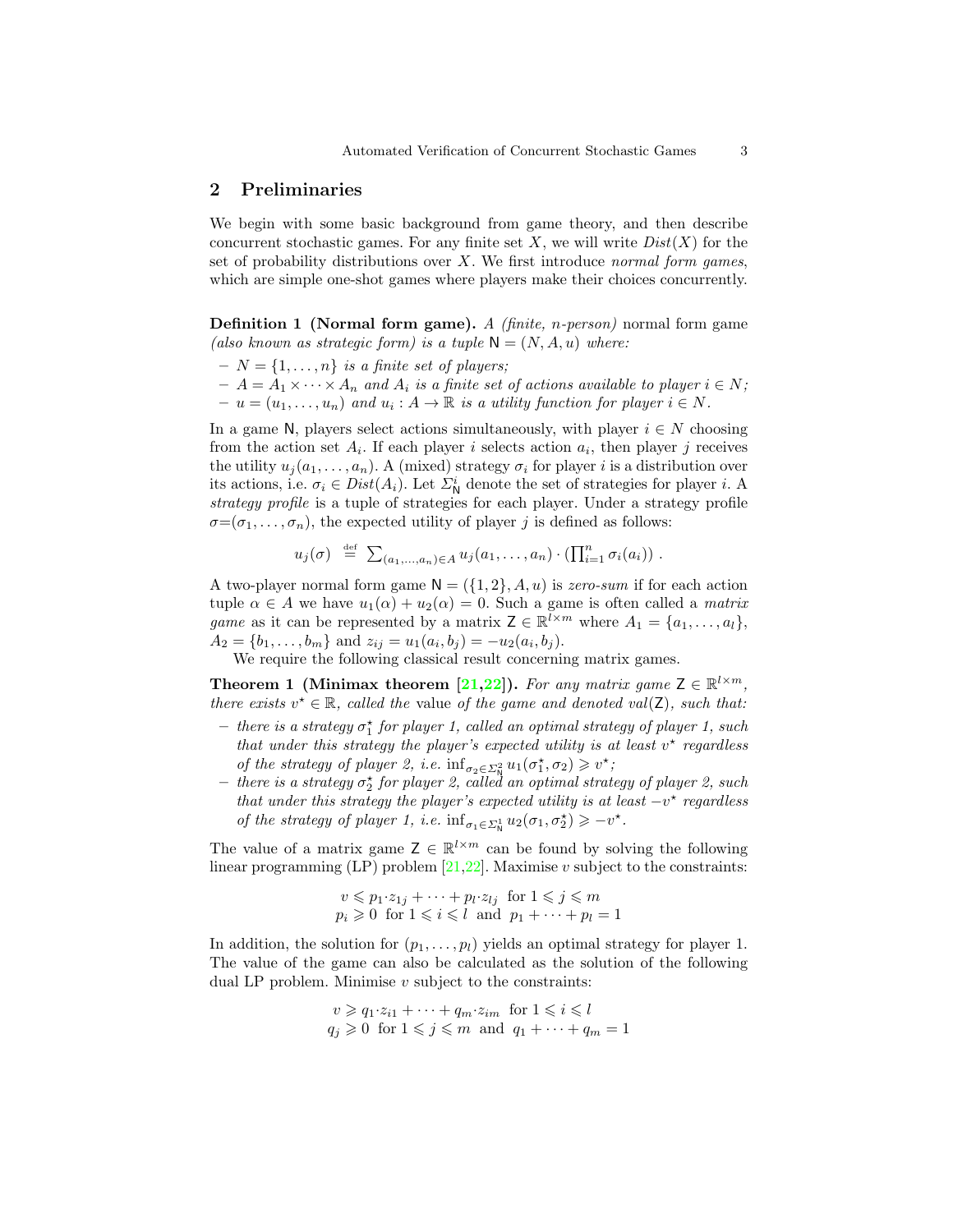#### 4 Kwiatkowska, Norman, Parker, Santos

and the solution  $(q_1, \ldots, q_m)$  yields an optimal strategy for player 2.

We next introduce *concurrent stochastic games*, in which players repeatedly make choices simultaneously to determine the next state of the game.

Definition 2 (Concurrent stochastic game). A concurrent stochastic multiplayer game (CSG) is a tuple  $\mathsf{G} = (N, S, \bar{s}, A, \Delta, \delta, AP, L)$  where:

- $-N = \{1, \ldots, n\}$  is a finite set of players;
- S is a finite set of states and  $\bar{s} \in S$  is an initial state;
- $A = (A_1 \cup \{\perp\}) \times \cdots \times (A_n \cup \{\perp\})$  where  $A_i$  is a finite set of actions available to player  $i \in N$  and  $\perp$  is an idle action disjoint from the set  $\cup_{i=1}^{n} A_i$ ;
- $\Delta: S \to 2^{\cup_{i=1}^{n} A_i}$  is an action assignment function;
- $\delta : S \times A \rightarrow Dist(S)$  is a probabilistic transition function;
- $-$  AP is a set of atomic propositions and  $L: S \to 2^{AP}$  is a labelling function.

In any state s of a CSG G, each player  $i \in N$  chooses an action from the set  $A_i(s)$ which equals  $\Delta(s) \cap A_i$  if this set is non-empty and equals  $\{\perp\}$  otherwise. If each player i selects action  $a_i$ , then the next state of the game is chosen according to the probability distribution  $\delta(s,(a_1,\ldots,a_n))$ . TSGs are a restricted class of CSGs for which in any state s there is a unique player i such that  $A_i(s) \neq {\perp}$ .

A path  $\pi$  of a CSG G is a sequence  $\pi = s_0 \xrightarrow{\alpha_0} s_1 \xrightarrow{\alpha_1} \cdots$  where  $s_i \in S$ ,  $\alpha_i = (a_1^i, \ldots, a_n^i) \in A, a_j^i \in A_j(s_i)$  for  $j \in N$  and  $\delta(s_i, \alpha_i)(s_{i+1}) > 0$  for all  $i \geq 0$ . We denote by  $\pi(i)$  the  $(i+1)$ th state of  $\pi$ ,  $\pi[i]$  the action associated with the  $(i+1)$ th transition and, if  $\pi$  is finite,  $last(\pi)$  the final state. The length of a path  $\pi$ , denoted  $|\pi|$ , is the number of transitions appearing in the path. Let  $FPaths_{\mathsf{G}}$  and  $Plaths_{\mathsf{G}}$  ( $FPaths_{\mathsf{G},s}$  and  $IPaths_{\mathsf{G},s}$ ) be the sets of finite and infinite paths (starting in state s). A strategy  $\sigma_i$  for player i of G is a way of resolving the choices of player i based on the execution so far. Formally, a strategy for player *i* is a function  $\sigma_i$ :  $FPaths \varsigma \rightarrow Dist(A_i)$  such that if  $\sigma_i(\pi)(a_i) > 0$ , then  $a_i \in A_i (last(\pi))$ . The set of all strategies of player i is denoted  $\Sigma_{\mathsf{G}}^i$ . A strategy for player  $i$  is deterministic if it always selects actions with probability 1 and memoryless if it makes the same choice for paths that end in the same state.

A strategy profile for CSG **G** is a tuple  $\sigma = (\sigma_1, \ldots, \sigma_n) \in \Sigma_{\mathsf{G}}^1 \times \cdots \times \Sigma_{\mathsf{G}}^n$ yielding a strategy for each player of the game. We use  $FPaths^{\sigma}_{\mathsf{G},s}$  and  $Plaths^{\sigma}_{\mathsf{G},s}$ for the sets of finite and infinite paths corresponding to the choices made by the strategy profile  $\sigma$  when starting in state s. For a given strategy profile  $\sigma$  and starting state s, the behaviour of G is fully probabilistic and we can define a probability measure  $Prob_{\mathsf{G},s}^{\sigma}$  over the set of infinite paths  $Plaths_{\mathsf{G},s}^{\sigma}$  [\[13\]](#page-16-15). Given a random variable  $X:$  IPaths<sub>G</sub>  $\rightarrow \mathbb{R}$ , the expected value of X with respect to profile  $\sigma$  when starting in state s is given by  $\mathbb{E}^{\sigma}_{\mathsf{G},s}(X) \stackrel{\text{def}}{=} \int_{\pi \in IPaths^{\sigma}_{\mathsf{G},s}} X(\pi) dProb^{\sigma}_{\mathsf{G},s}$ .

We augment CSGs with *reward structures* of the form  $r = (r_A, r_S)$  where  $r_A: S \times A \to \mathbb{R}$  is an action reward function (which maps each state and action tuple pair to a real value that is accumulated when the action tuple is selected in the state) and  $r_S : S \to \mathbb{R}$  is a state reward function (which maps each state to a real value that is accumulated when the state is reached). We allow both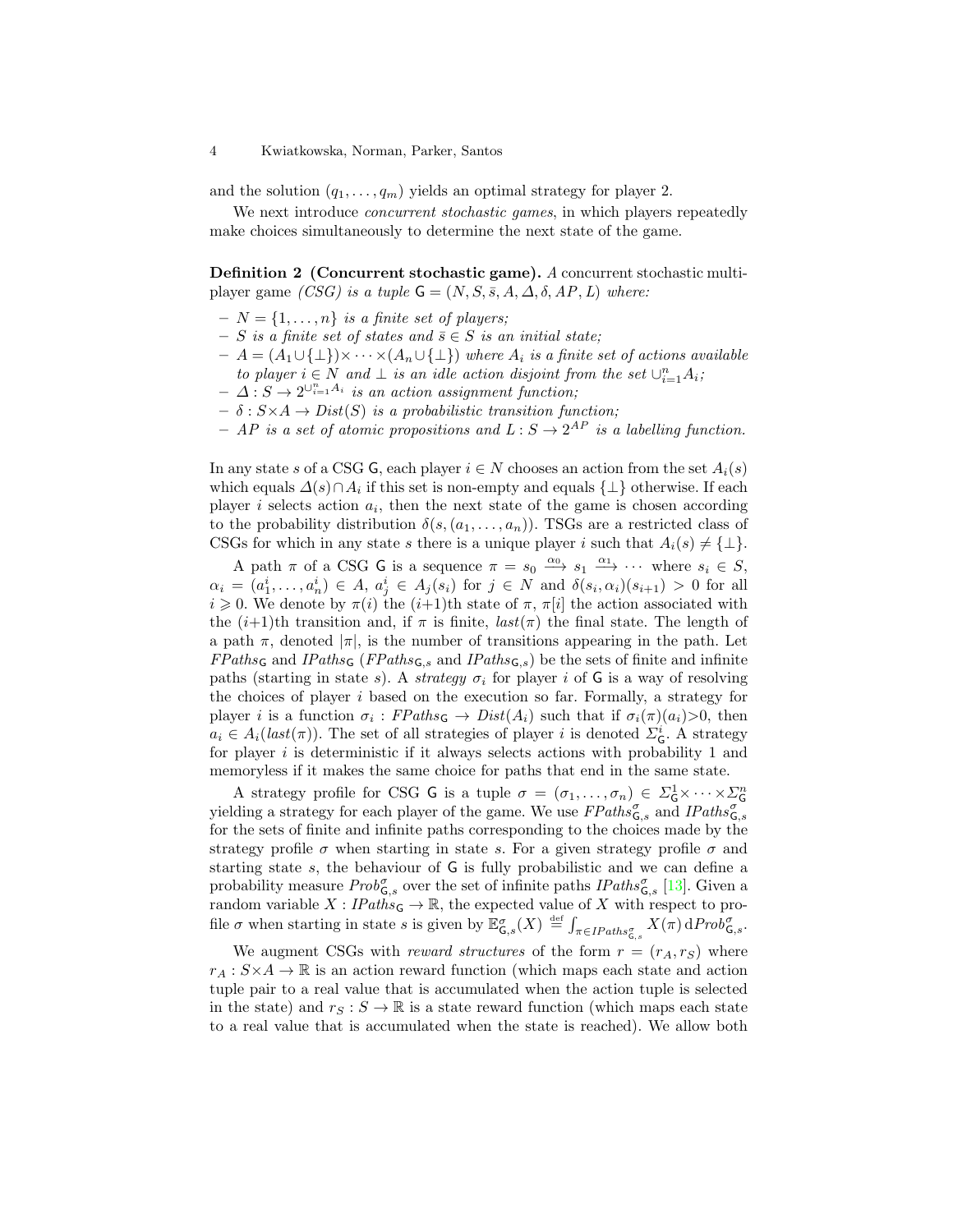<span id="page-5-0"></span>
$$
(r, r), (p, p), (s, s)
$$
\n
$$
(r, s), (p, r), (s, p)
$$
\n
$$
(s_0)
$$
\n
$$
(s, r), (p, s), (r, p)
$$
\n
$$
(s, r), (p, s), (r, p)
$$
\n
$$
r
$$
\n
$$
p
$$
\n
$$
\begin{pmatrix}\n0 & -1 & 1 \\
1 & 0 & -1 \\
-1 & 1 & 0\n\end{pmatrix}
$$
\n
$$
(a) Rock-paper-scissors CSG.
$$
\n(b) Rock-paper-scissors matrix game.

positive and negative rewards; however, we will later require certain restrictions to ensure the correctness of the presented model checking algorithm.

<span id="page-5-1"></span>**Example 1.** Consider the CSG shown in Figure  $1(a)$  corresponding to two players repeatedly playing the rock-paper-scissors game. Transitions are labelled with action-pairs where  $A_1 = A_2 = \{r, p, s, t\}$ , with r, p and s representing playing rock, paper and scissors, respectively, and t restarting the game. The CSG starts in state  $s_0$  and states  $s_1$ ,  $s_2$  and  $s_3$  are labelled with atomic propositions corresponding to when a player wins or there is a draw in a round of the rockpaper-scissors game. The matrix game representation of the rock-paper-scissors game is presented in Figure  $1(b)$ . The optimal value for the matrix game is the solution to the following LP problem. Maximise  $v$  subject to the constraints:

$$
v \leqslant p_2 - p_3, \ v \leqslant p_3 - p_1, \ v \leqslant p_1 - p_2, \ p_1 + p_2 + p_3 = 1, \ p_1, p_2, p_3 \geqslant 0
$$

which yields the solution  $v^* = 0$  with corresponding optimal strategy  $\sigma_1^* =$  $(1/3, 1/3, 1/3)$  for player 1 (the optimal strategy for player 2 is the same).

#### 3 rPATL for Concurrent Stochastic Games

In this section, we discuss the temporal logic rPATL, previously proposed for specifying properties of TSGs [\[9\]](#page-16-3), and adapt it to CSGs.

**Definition 3 (rPATL syntax).** The syntax of rPATL is given by the grammar:

 $\phi$  := true | a | ¬ $\phi$  |  $\phi \wedge \phi$  |  $\langle\!\langle C \rangle\!\rangle {\mathtt P}_{\sim q}[\psi]$  |  $\langle\!\langle C \rangle\!\rangle {\mathtt R}^r_{\sim x}[\rho]$  $\psi$  := X  $\phi$  |  $\phi$  U<sup> $\leqslant k$ </sup>  $\phi$  |  $\phi$  U  $\phi$  $\rho$   $\; := \; {\tt I}^{=k} \; \mid \; {\tt C}^{\leqslant k} \; \mid \; {\tt C} \; \mid \; {\tt F}^c \; \phi$ 

where  $a \in AP$  is an atomic proposition,  $C \subseteq N$  is a coalition of players,  $\sim \in \{$  $\{0, \leq, \geq, \geq\}, q \in [0,1], x \in \mathbb{R}, r \text{ is a reward structure and } k \in \mathbb{N}.$ 

The rPATL syntax distinguishes between state  $(\phi)$ , path  $(\psi)$  and reward  $(\rho)$  formulae. State formulae are evaluated over states of a CSG, while path and reward formulae are both evaluated over paths. A state satisfies a formula  $\langle\langle C\rangle P_{\sim q}[\psi]$ if the *coalition* of players C can ensure the probability of the path formula  $\psi$ being satisfied is  $\sim q$ , and satisfies a formula  $\langle\!\langle C \rangle\!\rangle R^r_{\sim x}[\rho]$  if the players in C can ensure the expected value of the reward formula  $\rho$  for rewards structure r is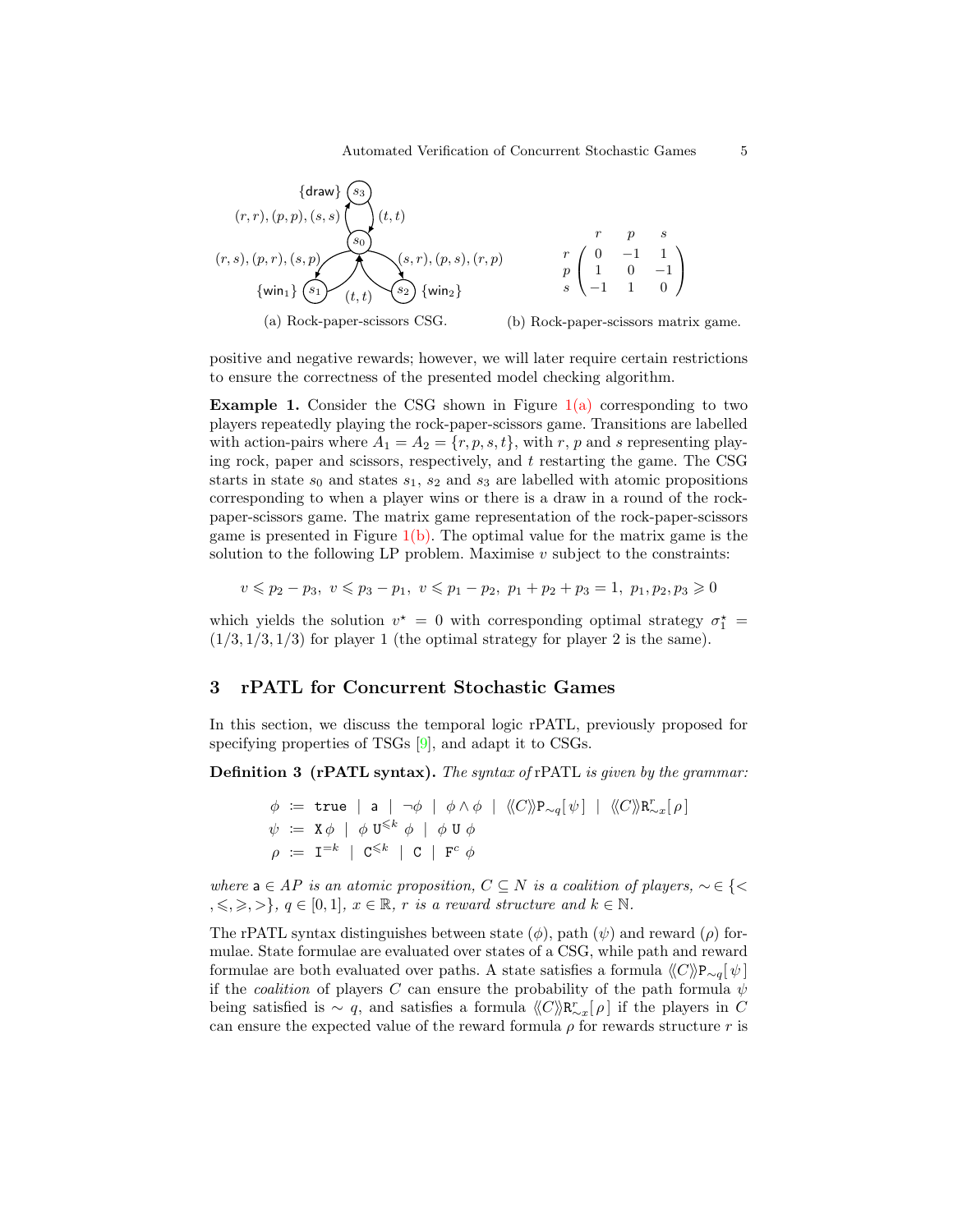∼ x. For path formulae, we allow next  $(\mathbf{X} \phi)$ , time-bounded until  $(\phi \mathbf{U}^{\leq k} \phi)$  and unbounded until  $(\phi \cup \phi)$ . For reward formulae, we allow instantaneous (state) reward at the kth step  $(I^{-k})$ , reward accumulated over k steps  $(C^{\leq k})$ , total cumulative reward (C) and reward accumulated until a formula is satisfied  $(F^c \phi)$ .

There are two differences from the rPATL syntax of [\[9\]](#page-16-3). First, we add several reward operators ( $I^{=k}$ ,  $C^{\leq k}$  and C), adapted from the property specification language of PRISM [\[14\]](#page-16-0). These proved to be useful for the case studies we present later in Section [6.](#page-11-0) On the other hand, for simplicity, we restricted our attention to a single variant (c) of the reward operator  $F^* \phi$ : two other variants are included in [\[9\]](#page-16-3), labelled 0 and  $\infty$ , which define the accumulated reward to be 0 or infinity, respectively, if no state satisfying  $\phi$  is reached along a path. We intend to add these variants to our CSG verification implementation at a later date.

To introduce the semantics of rPATL, for any CSG G and coalition of players  $C \subseteq N$ , we require the following definition of a two-player *coalition game*. Without loss of generality, we assume the coalition is of the form  $C = \{1, \ldots, n'\}.$ 

Definition 4 (Coalition game). For CSG G =  $(N, S, \bar{s}, A, \Delta, \delta, AP, L)$  and coalition  $C = \{1, \ldots, n'\} \subseteq N$ , the coalition game induced by C of G is the two-player game  $G^C = (\{1, 2\}, S, \bar{s}, A^C, \Delta, \delta^C, AP, L)$  where:

- $A^C = A_1^C \times A_2^C$ ,  $A_1^C = (A_1 \cup \{\perp\}) \times \cdots \times (A_{n'} \cup \{\perp\})$  and  $A_2^C = (A_{n'+1} \cup$  $\{ \bot \} \times \cdots \times (A_n \cup \{ \bot \});$
- $-$  for any  $s \in S$ ,  $a_1^C = (a_1, \ldots, a_{n'}) \in A_1^C$  and  $a_2^C = (a_{n'+1}, \ldots, a_n) \in A_2^C$  we have  $\delta^C(s, (a_1^C, a_2^C)) = \delta(s, (a_1, \ldots, a_n)).$

Furthermore, for any reward structure  $r = (r_A, r_S)$  of G, the corresponding reward structure  $r^C = (r_A^C, r_S^C)$  of  $\mathsf{G}^C$  is constructed in a similar manner.

<span id="page-6-0"></span>**Definition 5 (rPATL semantics).** For CSG G the satisfaction relation  $\models$ for rPATL is defined inductively on the structure of the formula. The cases of true, atomic propositions, negations and conjunction of formulae are defined in the usual way. For temporal operators and  $s \in S$  we have:

$$
\begin{array}{l} s \models \langle\!\langle C \rangle\!\rangle \mathrm{P}_{\sim q}[\psi] \; \Leftrightarrow \; \exists \sigma_1 \in \varSigma^1_{\mathsf{G}^C}.\; \forall \sigma_2 \in \varSigma^2_{\mathsf{G}^C}.\; \mathbb{P}^{\sigma_1,\sigma_2}_{\mathsf{G}^C,s}(\psi) \sim q \\ s \models \langle\!\langle C \rangle\!\rangle \mathrm{R}^r_{\sim x}[\rho] \; \Leftrightarrow \; \exists \sigma_1 \in \varSigma^1_{\mathsf{G}^C}.\; \forall \sigma_2 \in \varSigma^2_{\mathsf{G}^C}.\; \mathbb{E}^{\sigma_1,\sigma_2}_{\mathsf{G}^C,s}[\mathit{rew}(r^C,\rho)] \sim x \end{array}
$$

where  $\mathbb{P}^{\sigma_1,\sigma_2}_{\mathsf{G}^C,s}(\psi) = \mathit{Prob}^{\sigma_1,\sigma_2}_{\mathsf{G}^C,s}\left\{\pi \in \mathit{IPaths}_{\mathsf{G}^C,s}^{\sigma_1,\sigma_2} \mid \pi \models \psi\right\}$  and for  $\pi \in \mathit{IPaths}_{\mathsf{G}^C,s}^{\sigma_1,\sigma_2}$ .

$$
\pi \models \mathbf{X} \phi \Leftrightarrow \pi(1) \models \phi
$$
\n
$$
\pi \models \phi_1 \mathbf{U}^{\leq k} \phi_2 \Leftrightarrow \exists i \leq k. (\pi(i) \models \phi_2 \land \forall j \leq i. \pi(j) \models \phi_1)
$$
\n
$$
\pi \models \phi_1 \mathbf{U} \phi_2 \Leftrightarrow \exists i \in \mathbb{N}. (\pi(i) \models \phi_2 \land \forall j \leq i. \pi(j) \models \phi_1)
$$
\n
$$
rew(r^C, \mathbf{I}^{=k})(\pi) = r_S(\pi(k))
$$
\n
$$
rew(r^C, \mathbf{C}^{\leq k})(\pi) = \sum_{i=0}^{k-1} (r_A(\pi(i), \pi[i]) + r_S(\pi(i)))
$$
\n
$$
rew(r^C, \mathbf{C})(\pi) = \sum_{i=0}^{\infty} (r_A(\pi(i), \pi[i]) + r_S(\pi(i)))
$$
\n
$$
rew(r^C, \mathbf{F}^c \phi)(\pi) = \begin{cases} \sum_{i=0}^{\infty} (r_A(\pi(i), \pi[i]) + r_S(\pi(i))) \text{ if } \forall j \in \mathbb{N}. \pi(j) \neq \phi \\ \sum_{i=0}^{k} (r_A(\pi(i), \pi[i]) + r_S(\pi(i))) \text{ otherwise} \end{cases}
$$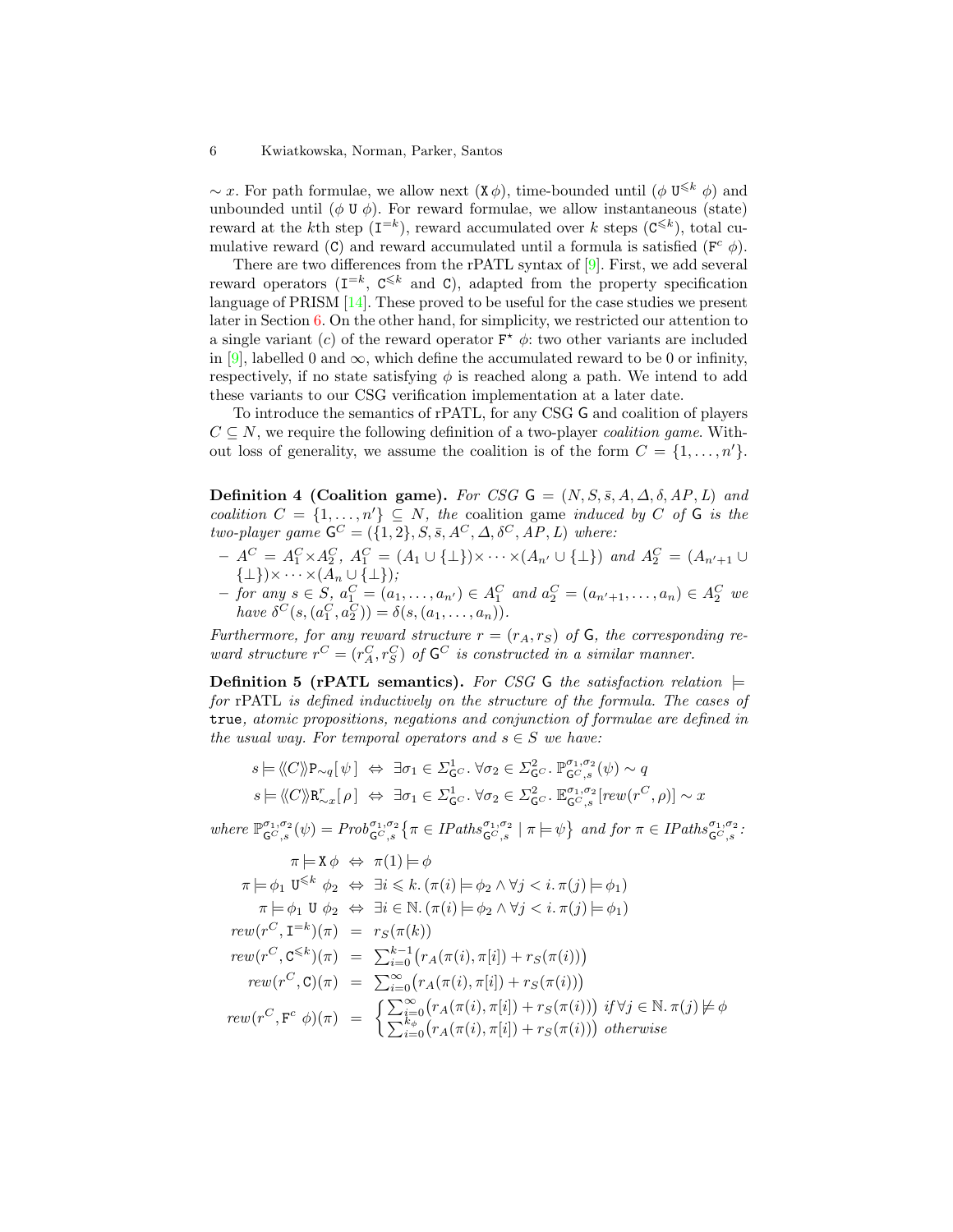and  $k_{\phi} = \min\{k-1 \mid \pi(k) \models \phi\}.$ 

For CSG G, coalition C, state s, path formula  $\psi$ , reward structure r and reward formula  $\rho$ , we define the following optimal values of  $\mathsf{G}^C$ :

<span id="page-7-0"></span>
$$
\mathbb{P}^C_{\mathsf{G},s}(\psi) \stackrel{\text{def}}{=} \sup_{\sigma_1 \in \Sigma_{\mathsf{G}^C}^1} \inf_{\sigma_2 \in \Sigma_{\mathsf{G}^C}^2} \mathbb{P}^{\sigma_1, \sigma_2}_{\mathsf{G}^C, s}(\psi)
$$
\n
$$
\mathbb{E}^C_{\mathsf{G},s}(r,\rho) \stackrel{\text{def}}{=} \sup_{\sigma_1 \in \Sigma_{\mathsf{G}^C}^1} \inf_{\sigma_2 \in \Sigma_{\mathsf{G}^C}^2} \mathbb{E}^{\sigma_1, \sigma_2}_{\mathsf{G}^C, s}(r,\rho).
$$
\n(1)

As in the case of TSGs [\[9\]](#page-16-3), negated path formulae can be represented by inverting the probability threshold, e.g.:  $\langle C \rangle P_{\geq q}[\neg \psi] \equiv \langle C \rangle P_{\leq 1-q}[\psi]$ , notably allowing the 'globally' operator to be specified:  $\mathbf{G} \phi \equiv \neg(\mathbf{F} \neg \phi)$ .

As for other probabilistic temporal logics, it is useful to consider numerical state formulae of the form  $\langle C \rangle \mathcal{P}_{min=?}[\psi], \langle\langle C \rangle \mathcal{P}_{max=?}[\psi], \langle\langle C \rangle \mathcal{R}_{min=?}^r[\rho]$  and  $\langle\!\langle C\rangle\!\rangle {\rm R}^r_{\max=?}[\,\rho\,].$  For example, for state  $s$  we have:

$$
\begin{array}{lll} \langle\!\langle C\rangle\!\rangle \mathrm{P}_{\mathrm{min}=?}[\,\psi\,]\!&\stackrel{\mathrm{def}}{=} \mathrm{inf}_{\sigma_1\in \varSigma^1_{\mathrm{G}^C}}\mathrm{sup}_{\sigma_2\in \varSigma^2_{\mathrm{G}^C}}\mathbb{P}^{\sigma_1,\sigma_2}_{\mathrm{G}^C,\mathrm{s}}(\psi)\\ \langle\!\langle C\rangle\!\rangle \mathrm{P}_{\mathrm{max}=?}[\,\psi\,]\!&\stackrel{\mathrm{def}}{=} \mathrm{sup}_{\sigma_1\in \varSigma^1_{\mathrm{G}^C}}\mathrm{inf}_{\sigma_2\in \varSigma^2_{\mathrm{G}^C}}\mathbb{P}^{\sigma_1,\sigma_2}_{\mathrm{G}^C,\mathrm{s}}(\psi)\,. \end{array}
$$

As CSGs are *determined* with respect to the properties we consider [\[18\]](#page-16-16), i.e. the maximum value coalition C can ensure equals the minimum value coalition  $N\setminus C$ can ensure, the above values are the optimal values for the respective properties in G. The determinacy result also yields the following equivalences:

$$
\langle\!\langle C\rangle\!\rangle \mathrm{P}_{\max=?}[\,\psi\,]\equiv \langle\!\langle N\backslash C\rangle\!\rangle \mathrm{P}_{\min=?}[\,\psi\,]\;\;\mathrm{and}\;\;\langle\!\langle C\rangle\!\rangle \mathrm{R}_{\max=?}^r[\,\rho\,]\equiv \langle\!\langle N\backslash C\rangle\!\rangle \mathrm{R}_{\min=?}^r[\,\rho\,]\,.
$$

Example 2. Returning to Example [1,](#page-5-1) we can use rPATL to specify the following properties of the rock-paper-scissors CSG:

- $\langle \langle \{1\} \rangle \rangle P_{\geq 1}$  F win<sub>1</sub> ] player 1 can ensure it eventually wins a round of the game with probability 1;
- $\langle \langle 2 \rangle \rangle P_{\text{max}=2}$ [ ¬win<sub>1</sub> U win<sub>2</sub>] the maximum probability with which player 2 can ensure it wins a round of the game before player 1;
- $\langle \langle \{2\} \rangle \rangle R_{\text{max}=?}^{utility2} [\texttt{C}^{\leq 2 \cdot K}]$  the maximum expected utility player 2 can ensure over K rounds (utility2 is the reward structure that assigns rewards  $-1$ , 0 and 1 to the states labelled win<sub>1</sub>, draw and win<sub>2</sub>, respectively).

# <span id="page-7-1"></span>4 Model Checking CSGs against rPATL

Next, we present an algorithm for model checking an rPATL formula  $\phi$  against a CSG G. The overall approach is the standard one for branching-time logics, i.e., determining the set  $Sat(\phi)$  recursively. The computation of this set for atomic propositions and logical connectives is straightforward, and therefore we concentrate on state formulae of the form  $\langle\!\langle C \rangle\!\rangle P_{\sim q}[\psi]$  and  $\langle\!\langle C \rangle\!\rangle R_{\sim x}^r[\rho]$ . For these, the problem reduces to computing optimal values for the coalition game  $\mathsf{G}^C$ , see [\(1\)](#page-7-0). In particular, for  $\sim \in \{\geq, >\}$  and  $s \in S$  we have:

$$
s \models \langle\!\langle C \rangle\!\rangle \mathrm{P}_{\sim q}[\psi] \ \Leftrightarrow \ \mathbb{P}^C_{\mathsf{G},s}(\psi) \sim q \quad \text{and} \quad s \models \langle\!\langle C \rangle\!\rangle \mathrm{R}^r_{\sim x}[\rho] \ \Leftrightarrow \ \mathbb{E}^C_{\mathsf{G},s}(\rho) \sim x \, .
$$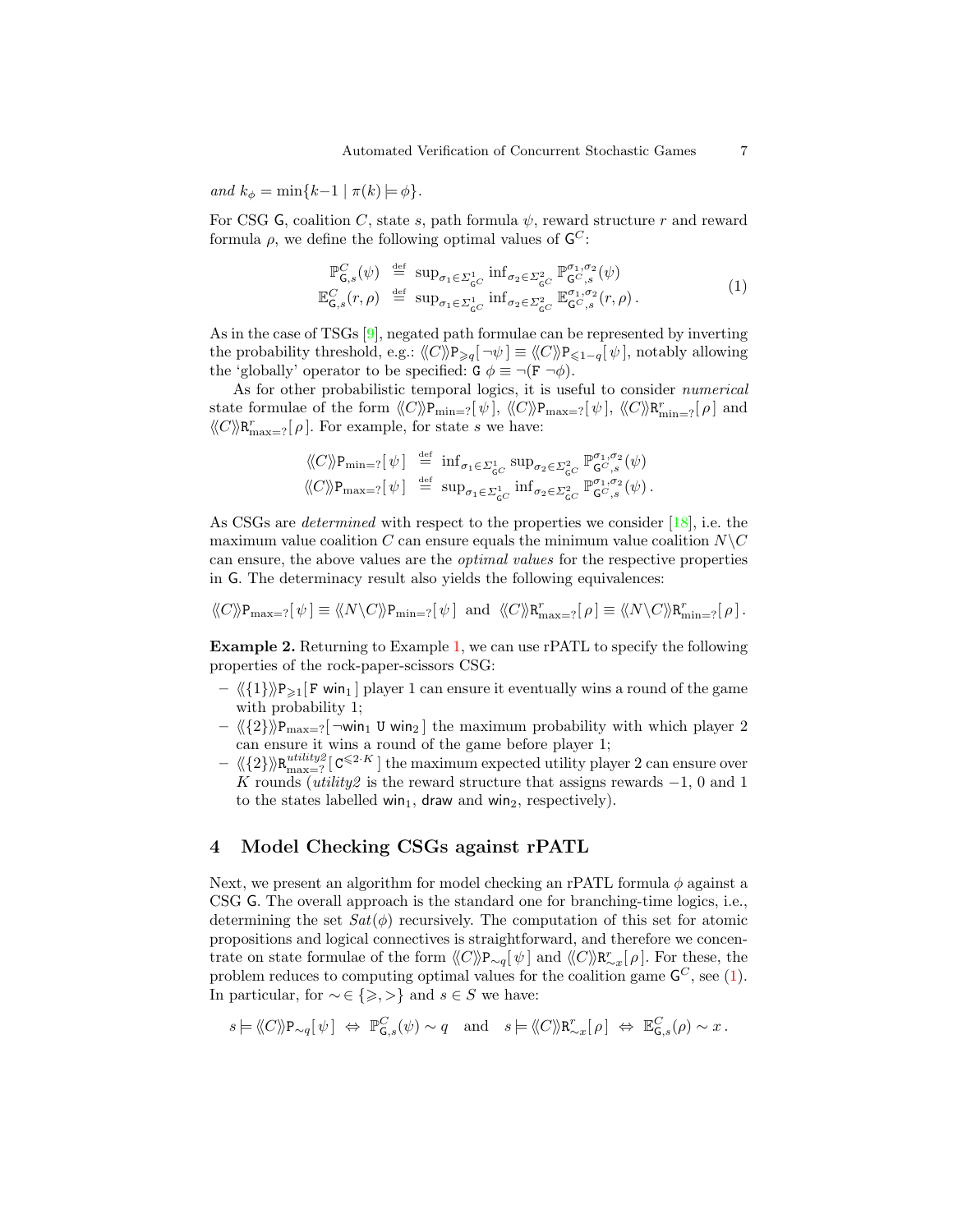and, since CSGs are determined for rPATL properties, for  $\sim \in \{ \leq, \leq \}$  we have:

$$
s \models \langle\!\langle C \rangle\!\rangle \mathsf{P}_{\sim q}[\psi] \Leftrightarrow \mathbb{P}^{N \setminus C}_{\mathsf{G},s}(\psi) \sim q \quad \text{and} \quad s \models \langle\!\langle C \rangle\!\rangle \mathsf{R}^r_{\sim x}[\rho] \Leftrightarrow \mathbb{E}^{N \setminus C}_{\mathsf{G},s}(\rho) \sim x \, .
$$

Therefore, we focus on computing  $\mathbb{P}^C_{\mathsf{G},s}(\psi)$  and  $\mathbb{E}^C_{\mathsf{G},s}(\rho)$  for a fixed CSG  $\mathsf{G},$  coalition  $C$  and state  $s$ . We assume that the available actions of players 1 and 2 of the (two-player) CSG  $G^C$  in state s are  $\{a_1, \ldots, a_l\}$  and  $\{b_1, \ldots, b_m\}$ , respectively.

Matrix games. The computation of optimal probabilities and expected reward values requires finding values of matrix games. These values can be found through the solution to an LP problem as presented in Section [2.](#page-3-0) Solution methods for such problems include Simplex, branch-and-bound and interior point.

Probabilistic formulae. We now show how to compute the optimal probability  $\mathbb{P}^C_{\mathsf{G},s}(\psi)$  for each state s and path formula  $\psi$ . If  $\psi = \mathbf{X}\phi$ , then for any state s we have that  $\mathbb{P}^C_{\mathsf{G},s}(\mathsf{X}\,\phi) = val(\mathsf{Z})$  where  $\mathsf{Z} \in \mathbb{R}^{l \times m}$  is the matrix game with:

$$
z_{i,j} = \sum_{s' \in Sat(\phi)} \delta(s, (a_i, b_j))(s').
$$

If  $\psi = \phi_1$  U<sup> $\le k$ </sup>  $\phi_2$ , the values can be computed recursively as follows.

- $\mathbb{P}^C_{\mathsf{G},s}(\phi_1 \mathsf{U}^{\leq 0} \phi_2) = 1$  if  $s \in Sat(\phi_2)$  and 0 otherwise;
- $\mathbb{P}^{\widetilde{G}}_{\mathsf{G},s}(\phi_1 \mathsf{U}^{\leq k+1} \phi_2)$  equals 1 if  $s \in Sat(\phi_2)$ , else equals 0 if  $s \notin Sat(\phi_1)$  and otherwise equals  $val(Z)$  where  $Z \in \mathbb{R}^{l \times m}$  is the matrix game with:

$$
z_{i,j} = \sum_{s' \in S} \delta(s, (a_i, b_j))(s') \cdot \mathbb{P}^C_{\mathsf{G},s'}(\phi_1 \mathbf{U}^{\leq k} \phi_2).
$$

If  $\psi = \phi_1 \mathbf{U} \phi_2$ , the probability values can be computed through value itera-tion [\[23\]](#page-16-17), i.e. using the fact that  $\langle \mathbb{P}^C_{\mathsf{G},s}(\phi_1 \mathsf{U}^{\leq k} \phi_2) \rangle_{k \in \mathbb{N}}$  is a non-decreasing sequence converging to  $\mathbb{P}^C_{\mathsf{G},s}(\phi_1 \cup \phi_2)$  and computing  $\mathbb{P}^C_{\mathsf{G},s}(\phi_1 \cup^{\leq k} \phi_2)$  for sufficiently large  $k$ , i.e. terminating the computation when the difference between the values for k and  $k+1$  are less than some threshold  $\varepsilon$ . Alternatively, policy *iteration* could be used, e.g., see [\[6\]](#page-16-7). In both cases, the qualitative algorithms of [\[1\]](#page-16-18) can be used to precompute states for which the probability is either 0 or 1.

Reward formulae. We next show how to compute the expected reward values  $\mathbb{E}_{\mathsf{G},s}^C(r,\rho)$  for each state s and path formula  $\rho$ . If  $\rho = \mathbf{I}^{=k}$ , the values can be computed recursively as follows.

 $- \mathbb{E}^C_{\mathsf{G},s}(r,\mathrm{I}^{=0}) = r_S(s);$  $-\mathbb{E}_{\mathsf{G},s}^C(r,\mathsf{I}^{=k+1})$  equals  $val(\mathsf{Z})$  where  $\mathsf{Z} \in \mathbb{R}^{l \times m}$  is the matrix game with:

$$
z_{i,j} = \sum_{s' \in S} \delta(s, (a_i, b_j))(s') \cdot \mathbb{E}^C_{\mathsf{G},s'}(r, \mathbf{I}^{=k}).
$$

If  $\rho = \mathbf{C}^{\leq k}$ , then the values can be computed recursively as follows.

 $- \mathbb{E}_{\mathsf{G},s}^{C}(r, \mathsf{C}^{\leq 0}) = 0;$  $-\mathbb{E}_{\mathsf{G},s}^{\mathcal{G}'}(r,\mathsf{C}^{\leq k+1})$  equals  $val(\mathsf{Z})$  where  $\mathsf{Z} \in \mathbb{R}^{l \times m}$  is the matrix game with:  $z_{i,j} = r_A(s,(a_i,b_j)) + r_S(s) + \sum_{s' \in S} \delta(s,(a_i,b_j))(s') \cdot \mathbb{E}^C_{\mathsf{G},s'}(r,\mathsf{C}^{\leq k}).$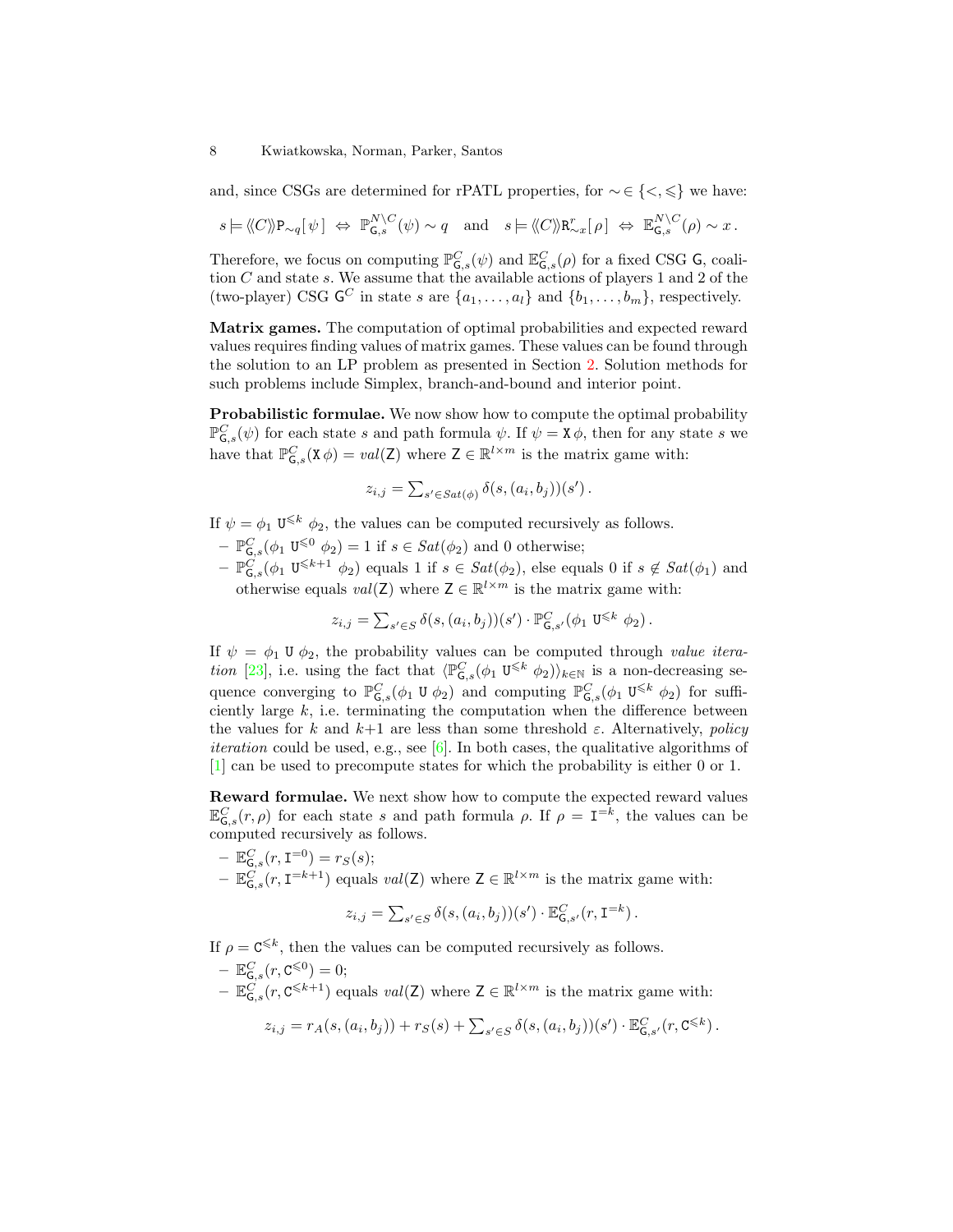For the remaining reward formulae we restrict the use of negative rewards to ensure correctness. For total rewards ( $\rho = \mathbf{C}$ ) we require that all negative rewards are associated with state-action pairs that reach an absorbing state (a state where all rewards are zero and which cannot be left) with probability 1. For reachability rewards  $(\rho = F^c \phi)$  we require all negative rewards are associated with state-action pairs that reach a target or absorbing state with probability 1.

If  $\rho = C$ , we first find the states for which the optimal expected reward values are infinite. Similarly to  $[9]$ , we can use the qualitative algorithms of  $[1]$  to find these states as they can also be defined as those states for which the coalition C can ensure the probability of reaching states with positive reward infinitely often is greater than 0. After removing these states from  $\mathsf{G}^C$ , the remaining values can be computed as the limit of the (non-decreasing sequence of) bounded cumulative reward values:

$$
\mathbb{E}^C_{\mathsf{G},s}(r,\mathsf{C}) = \lim_{k \to \infty} \mathbb{E}^C_{\mathsf{G},s}(r,\mathsf{C}^{\leq k}).
$$

Finally, if  $\rho = \mathbf{F}^c \phi$ , then we first make all states of  $\mathbf{G}^C$  satisfying  $\phi$  absorbing. Next, as in the case above, we find the states of  $\mathsf{G}^C$  for which the optimal expected reward values are infinite and remove them from the game. The values for the remaining states can then be computed through value iteration where  $\mathbb{E}^C_{\mathsf{G},s}(\mathsf{F}^c \; \phi) = \lim_{k \to \infty} \mathbb{E}^C_{\mathsf{G},s}(\mathsf{F}^c \; \phi)_k, \, \mathbb{E}^C_{\mathsf{G},s}(\mathsf{F}^c \; \phi)_0 = 1$  if  $s \in \text{Sat}(\phi)$  and 0 otherwise and  $\mathbb{E}_{\mathsf{G},s}^C(\mathsf{F}^c \phi)_{k+1}$  equals 1 if  $s \in Sat(\phi_2)$  and otherwise equals  $val(\mathsf{Z})$ , and  $Z \in \mathbb{R}^{l \times m}$  is the matrix game with:

$$
z_{i,j} = r_A(s, (a_i, b_j)) + r_S(s) + \sum_{s' \in S} \delta(s, (a_i, b_j))(s') \cdot \mathbb{E}^C_{\mathsf{G},s'}(\mathsf{F}^c \phi)_k.
$$

Strategy synthesis. In addition to verifying rPATL formulae, it is typically also very useful to perform strategy synthesis, i.e., to construct a witness to the satisfaction of a property. For example, in the case of the probabilistic property  $\langle\!\langle C\rangle\rangle$ P∼q[ $\psi$ ], this means finding a strategy  $\sigma_1^{\star}$  for the coalition C such that:

$$
\mathbb{P}^{\sigma_1^\star,\sigma_2'}_{\mathsf{G}^C,s}(\psi) \sim q \quad \text{for all $\sigma_2' \in \varSigma^2_{\mathsf{G}^C}$}
$$

and, in the case of a numerical state formula  $\langle\langle C\rangle P_{\text{max}=?}[\psi]$ , means finding an optimal strategy  $\sigma_1^*$  for the coalition C, i.e. a strategy such that:

$$
\mathbb{P}^{\sigma_1^*, \sigma_2'}_{\mathsf{G}^C, s}(\psi) \geq \mathbb{P}^C_{\mathsf{G}, s}(\psi) = \sup_{\sigma_1 \in \Sigma_{\mathsf{G}^C}^1} \inf_{\sigma_2 \in \Sigma_{\mathsf{G}^C}^2} \mathbb{P}^{\sigma_1, \sigma_2}_{\mathsf{G}^C, s}(\psi) \quad \text{for all } \sigma_2' \in \Sigma_{\mathsf{G}^C}^2.
$$

For unbounded properties, we can synthesise a strategy which is memoryless, but needs randomisation; bounded properties require both finite-memory and randomisation. This differs from TSGs where deterministic strategies are sufficient in both cases. We can synthesise such strategies using the approach above for computing optimal values and keeping track of the optimal strategy of player 1 for the matrix game solved in each state. Since we use value iteration, only  $\varepsilon$ -optimal strategies can by synthesised for unbounded properties, where  $\varepsilon$  is the convergence criterion used when performing value iteration [\[24\]](#page-16-19).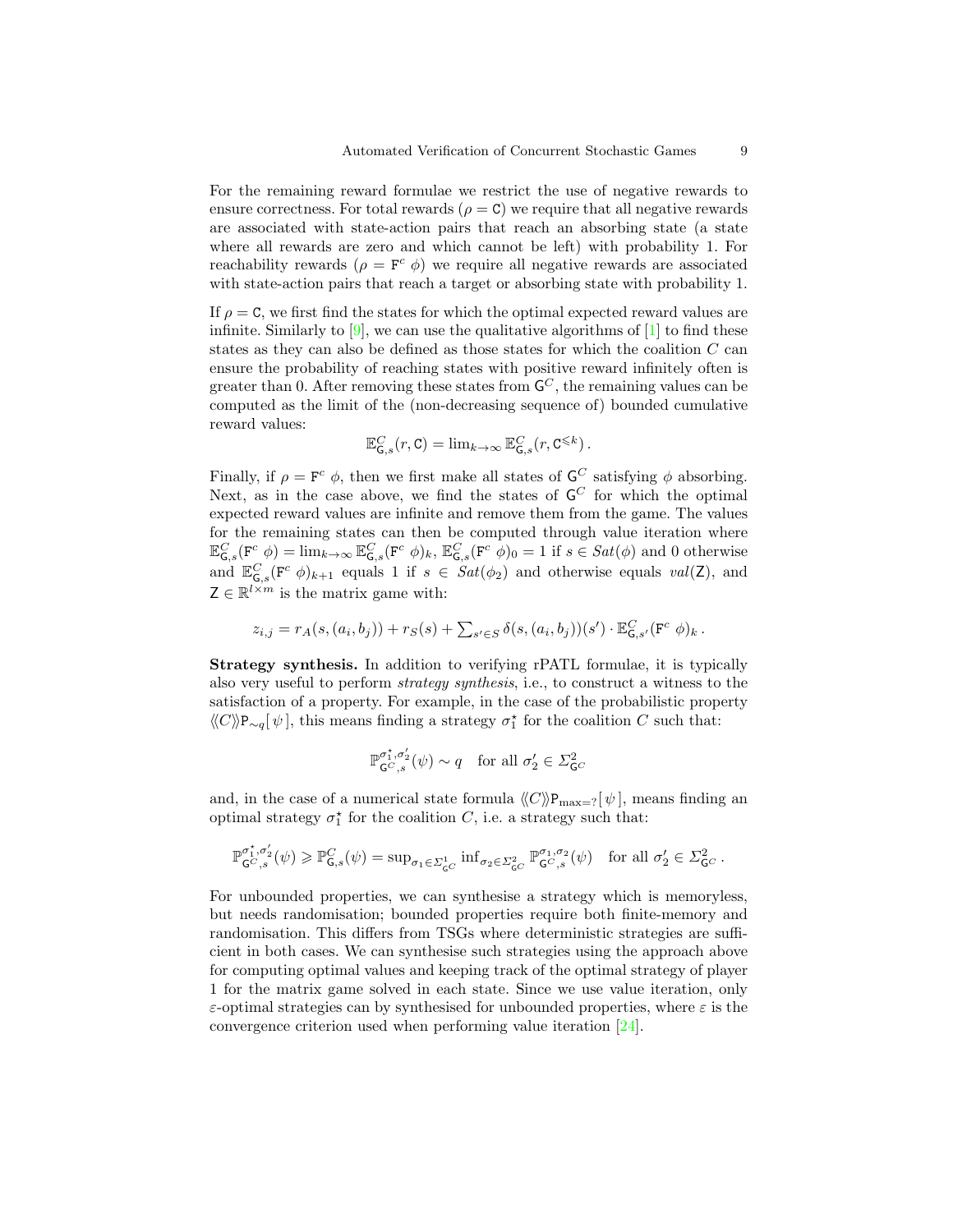10 Kwiatkowska, Norman, Parker, Santos

Correctness and complexity. We conclude this section with a discussion of correctness and complexity. The overall (recursive) approach and the reduction to solution of a two-player game is essentially the same as for TSGs [\[9\]](#page-16-3), and therefore the same correctness arguments apply. The correctness of value iteration for unbounded properties follows from [\[23\]](#page-16-17) and for bounded properties from Definition [5](#page-6-0) and the solution of matrix games (see Section [2\)](#page-3-0). Regarding complexity, due to the recursive nature of the algorithm, it is linear in the size of the formula  $\phi$ , while in the worst case finding the optimal values of a 2-player CSG is PSPACE [\[7\]](#page-16-20). In practice, we use value iteration, which solves an LP problem of size  $|A|$  for each state at each iteration, with the number of iterations depending on the convergence criterion. The efficiency in practice is reported in Section [6.](#page-11-0)

# 5 Implementation and Tool Support

We have implemented support for modelling and automated verification of CSGs as an extension of PRISM-games [\[16\]](#page-16-2), which only handled TSGs. The tool, and the files for the case studies described in the next section, are available from [\[28\]](#page-16-21).

Modelling. CSGs are specified using the same language as for TSGs, itself an extension of the original PRISM modelling language (Figure [2](#page-11-1) shows an example). It allows multiple parallel components, called modules, operating both asynchronously and synchronously. Each module's state is defined by a number of finite-valued variables, and its behaviour by a set of probabilistic guarded commands [a]  $q \rightarrow u$ , comprising an action label a, guard q and probabilistic update u. If the guard (a predicate over the variables of all modules) is satisfied, then the module can (probabilistically) update its variables according to u. Modules interact by either reading the values of each other's variables, or synchronising (moving simultaneously) on commands labelled with the same action.

To specify a CSG, the model description must also define a list of players and the (disjoint) sets of actions each controls. We adopt the syntax from PRISMgames, but the semantics differs from TSGs. In a state of a CSG, each player chooses to perform one of the commands that is enabled (the guard is true) and is labelled by an action under its control (if no command is enabled, the player idles, i.e. chooses ⊥). Unlike standard PRISM models, the chosen commands for all players then execute synchronously, despite being labelled with distinct actions. To remain consistent with PRISM's conventions, we require that each variable is updated by at most one player and each player's updates are independent of the other players' choices. This has not proven restrictive (see, e.g., the range of examples modelled in Section [6\)](#page-11-0), but we plan to relax these constraints.

Example 3. Figure [2](#page-11-1) shows a model description for the rock-paper-scissors CSG of Example [1.](#page-5-1) Player 1 is represented by module  $player1$ , with variable  $m1$ , and its commands are labelled with the actions  $r1, p1, s1, t1$  (corresponding to  $r, p, s, t$  in Figure [1\(a\)\)](#page-5-0). In this example, the updates are all non-probabilistic. Player 2 is identical in structure to player 1 and is defined using PRISM's module renaming feature. Labels (defining the atomic propositions from Figure  $1(a)$ ) and reward structures are also defined in the standard way for PRISM models.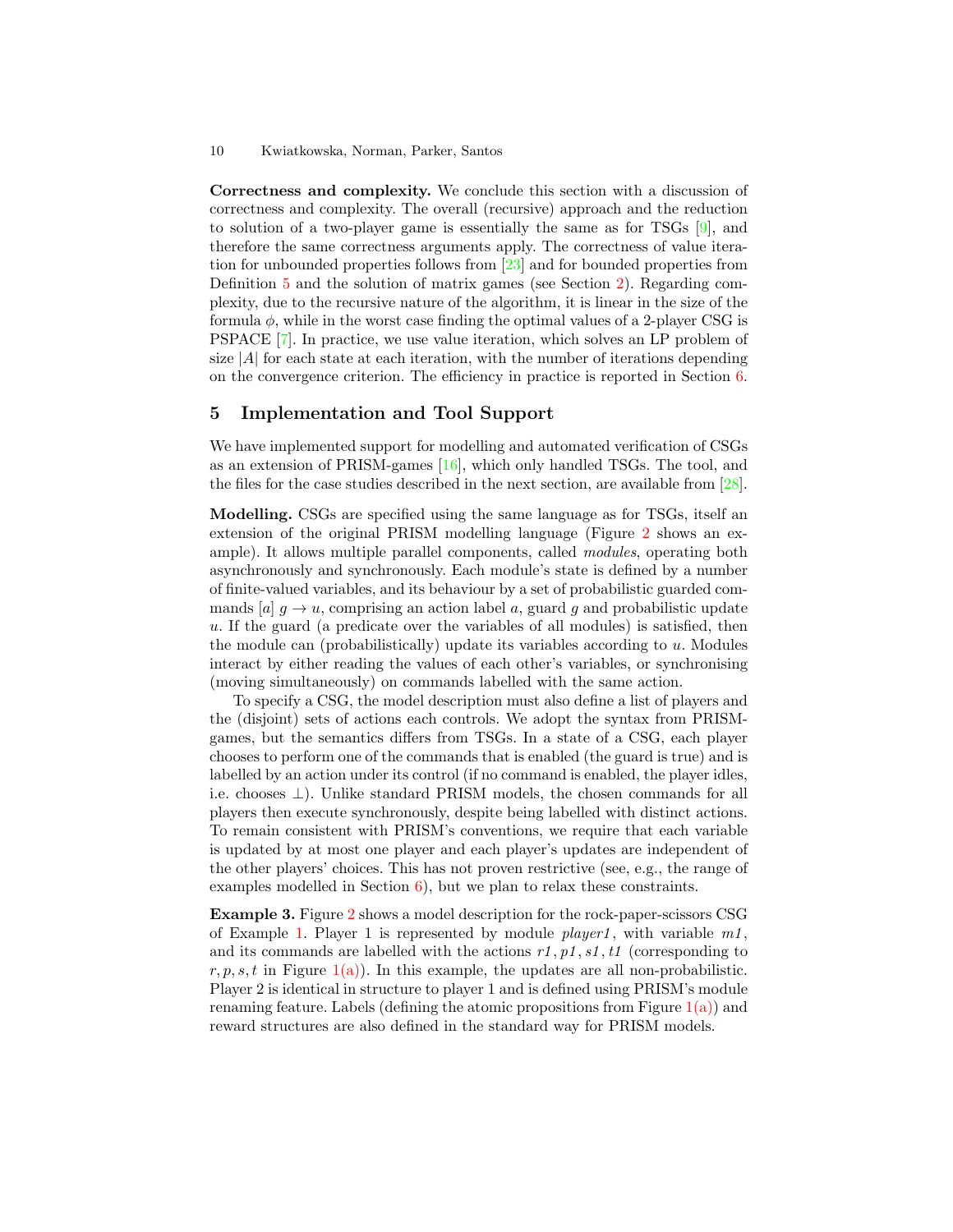```
csg
player player1 [r1], \ [p1], \ [s1], \ [t1] endplayer<br>player player2 [r2], \ [p2], \ [s2], \ [t2] endplayer
{p}layer1m1 : [0..3];
   [r1] m1=0 \rightarrow (m1'=1); // rock
   [p1] m1=0 \rightarrow (m1'=2); // paper
   [s1] m1=0 \rightarrow (m1'=3); // scissors
   [t1] m1>0 \rightarrow (m1'=0); // restart
endmodule
// second player constructed through renaming
module player2 = player1[m1\!=\!m2, r1\!=\!r2, p1\!=\!p2, s1\!=\!s2, t1\!=\!t2] endmodule
label "win1" = (m1=1 \& m2=3) | (m1=2 \& m2=1) | (m1=3 \& m2=2); // player 1 wins round
label "win2" = (m2=1 \& m1=3) | (m2=2 \& m1=1) | (m2=3 \& m1=2); // player 2 wins round<br>label "draw" = (m2=1 \& m1=1) | (m2=2 \& m1=2) | (m2=3 \& m1=3); // drawrewards "utility2" // utility for player 2
   [t1] (m1=1 \& m2=3) |(m1=2 \& m2=1) | (m1=3 \& m2=2) : -1; // player 1 wins<br>[t1] (m1=1 \& m2=2) | (m1=2 \& m2=3) | (m1=3 \& m2=1) : 1; // player 2 winsendrewards
```
Fig. 2: PRISM language specification of the CSG from Example [1.](#page-5-1)

Implementation. Our tool constructs a CSG from a given model specification and implements the rPATL model checking and strategy synthesis algorithms from Section [4.](#page-7-1) We adapt the existing modelling and property language parsers and various other pieces of basic model checking functionality from PRISMgames. We store and verify CSGs using an extension of PRISM's explicit-state (sparse matrix based) model checking engine, which is implemented in Java. A notable addition to this is the solution of values of matrix games, which is performed via linear programming (see Section [2\)](#page-3-0) using the LPsolve library [\[17\]](#page-16-22).

# <span id="page-11-0"></span>6 Case Studies and Experimental Results

To demonstrate the applicability of our techniques and tool, and to evaluate their performance, we now present results from a variety of case studies. This also illustrates the utility of CSGs over TSGs. As mentioned earlier, the tool and examples (models and properties) are available from [\[28\]](#page-16-21).

Efficiency and scalability. We begin by presenting a selection of results regarding the performance of our implementation. The models on which these are based are described in more detail in subsequent sections. Table [1](#page-12-0) shows results for a representative selection of models and rPATL properties, verified using a 2.8 GHz Intel X5660 with 32GB RAM. We give model statistics (number of players, states and transitions) and the times for model construction, qualitative and quantitative verification (i.e. value iteration). Our tool is able to analyse models with up to approximately 3 million states. Models with 10,000 states can be built and verified in a few seconds; the largest takes little over an hour. The most significant cost in terms of time is the need to (repeatedly) solve a matrix game in each state, but verification times are not quite linear in the model size due to variations in the number of iterations needed.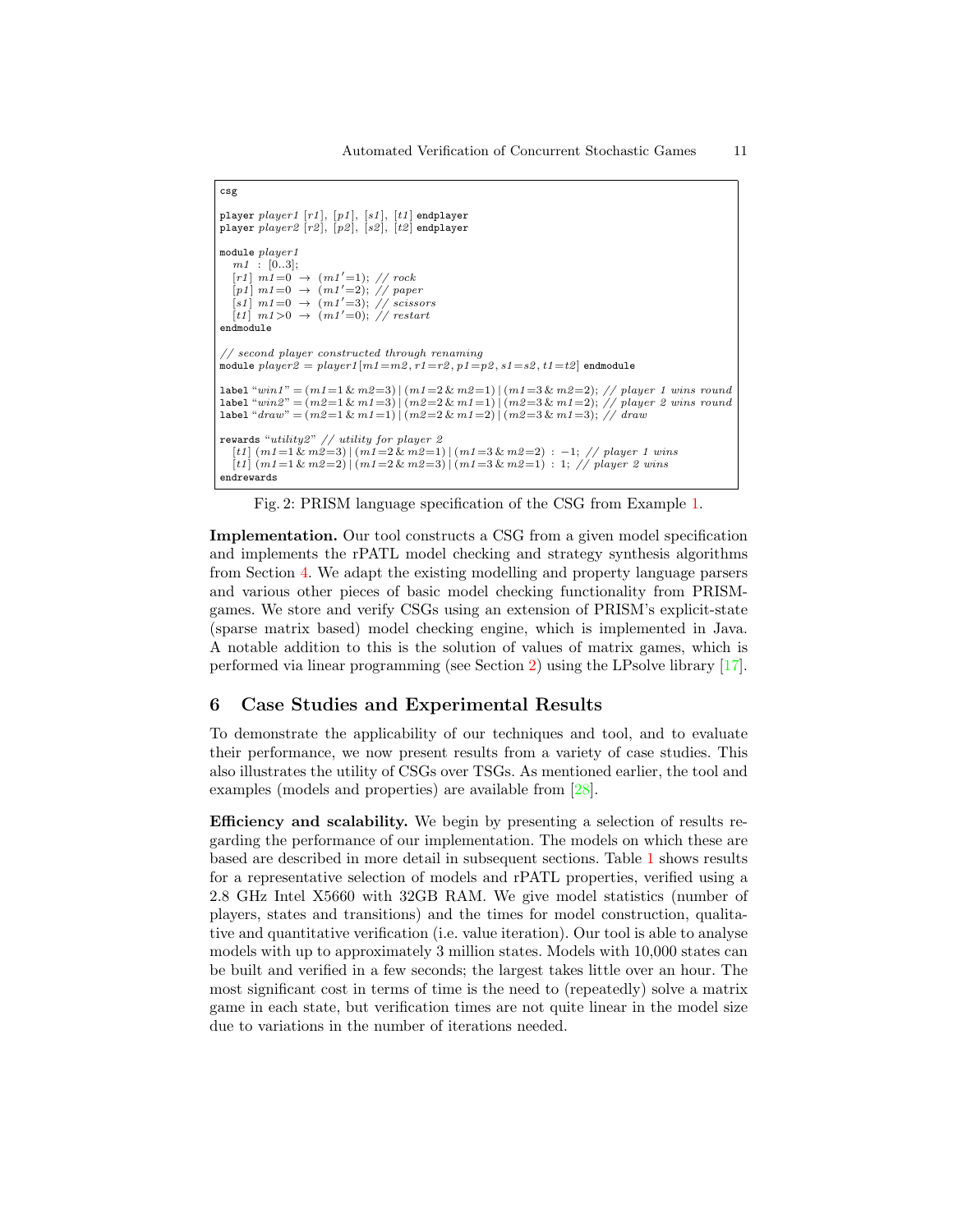#### 12 Kwiatkowska, Norman, Parker, Santos

<span id="page-12-0"></span>

| Case study $&$ rPATL property                                                                                                                 | Param.          | CSG statistics              |               |             | Const.  |            | Verif. Time $(s)$ |
|-----------------------------------------------------------------------------------------------------------------------------------------------|-----------------|-----------------------------|---------------|-------------|---------|------------|-------------------|
| [parameters]                                                                                                                                  | values          | $\overline{\text{Players}}$ | <b>States</b> | Transitions | Time(s) | Qual.      | Quant.            |
| Future markets investors<br>$\langle\langle i1\rangle\rangle R^{profit}_{\text{max}=?}[F^c \; \text{cashed} \_in_1]$<br>[months]              | 3               | 5                           | 3,664         | 13,482      | 0.4     | 0.2        | 0.8               |
|                                                                                                                                               | 5               | 5                           | 18,671        | 82,494      | 1.1     | 1.1        | 5.1               |
|                                                                                                                                               |                 | 5                           | 53,799        | 247,807     | 2.3     | 6.6        | 20.3              |
|                                                                                                                                               | 9               | 5                           | 116,838       | 561,538     | 4.7     | 25.9       | 59.2              |
| User-centric networks<br>$\langle \langle user \rangle \rangle R_{\text{max}=?}^{unpaid}$ [F <sup>c</sup> services=K]<br>$\lceil td, K\rceil$ | 1,1             |                             | 1,029         | 2,386       | 0.4     | 0.1        | $\overline{0.6}$  |
|                                                                                                                                               | 1,3             |                             | 18,218        | 50,181      | 1.9     | 0.3        | 8.9               |
|                                                                                                                                               | 1,5             |                             | 145,561       | 458,169     | 11.0    | 3.3        | 110.5             |
|                                                                                                                                               | 1,7             |                             | 755,531       | 2,651,829   | 61.6    | 12.4       | 814.6             |
|                                                                                                                                               | 1,9             |                             | 2,993,308     | 11,461,723  | 269.0   | 57.1       | 4,205.3           |
| Intrusion detection system<br>$\langle\langle policy \rangle \rangle R^{damage}_{\text{min}2}[C]$<br>[rounds]                                 | 25              | 4                           | 581           | 1,616       | 0.2     | 0.1        | 1.6               |
|                                                                                                                                               | 50              | 4                           | 1,181         | 3,316       | 0.3     | 0.1        | 4.2               |
|                                                                                                                                               | 100             | 4                           | 2,381         | 6,716       | 0.3     | 0.4        | 15.3              |
|                                                                                                                                               | 200             | 4                           | 4,781         | 13,516      | 0.4     | 0.5        | 71.3              |
| Jamming radio systems                                                                                                                         | 10 <sup>1</sup> | 3                           | 7,921         | 1,038,384   | 3.8     | 6.6        | 2.8               |
| $\langle \langle user \rangle \rangle P_{\text{max}=?}$ [F sent > slots / 2]                                                                  | 15              | 3                           | 17,281        | 2,421,504   | 9.9     | 22.3       | 9.1               |
|                                                                                                                                               | 20              | 3                           | 30,241        | 4,380,624   | 13.3    | 60.1       | 22.5              |
| [slots]                                                                                                                                       | 25              | 3                           | 46,801        | 6,915,744   |         | 22.8 144.5 | 43.3              |

Table 1: Statistics for a representative set of CSG verification instances.

Futures market investors. The first of our case studies is a futures market investor model [\[19\]](#page-16-23), which represents the interactions between investors and a stock market. For the TSG model of [\[19\]](#page-16-23), in successive months, a single investor chooses whether to invest, next the market decides whether to bar the investor, and then the values of shares and a cap on values are updated probabilistically. We have built and analysed several CSGs variants of the model, analysing optimal strategies for investors under adversarial conditions. First, we made the investor and market take their decisions concurrently, and verified that this yielded no additional gain for the investor (see [\[28\]](#page-16-21)). This is because the market and investor have the same information, and so the market knows when it is optimal for the investor to invest without needing to see its decision.

We next modelled two competing investors who simultaneously decide whether to invest (and, as above, the market simultaneously decides whether to bar each of them). If the two investors cash in their shares in the same month, then their profits are reduced. We also consider several distinct profit models: 'normal market', 'later cash-ins' and 'later cash-ins with fluctuation'. The first is from [\[19\]](#page-16-23) and the latter two reward postponing cashing in shares (see [\[28\]](#page-16-21) for details). The CSG has 5 players: one for each investor, one deciding on the barring of investors, one controlling share values and one updating the month. We study both the maximum profit of one investor and the maximum combined profit of both investors. For comparison, we also build a TSG model in which the investors first take turns to decide whether to invest (the ordering decided by the market) and then the market decides on whether to bar any of the investors.

Figure [3](#page-13-0) shows the maximum expected value over a fixed number of months under the 'normal market' for both the profit of first investor and the combined profit of the two investors. For the former, we show results for the first investor acting alone  $(\langle\langle i1\rangle\rangle)$  and when in a coalition with the second investor  $(\langle\langle i1,i2\rangle\rangle)$ . We plot the corresponding results from the TSG model for comparison. Figure  $4$ shows the maximum expected combined profit for the other two profit models.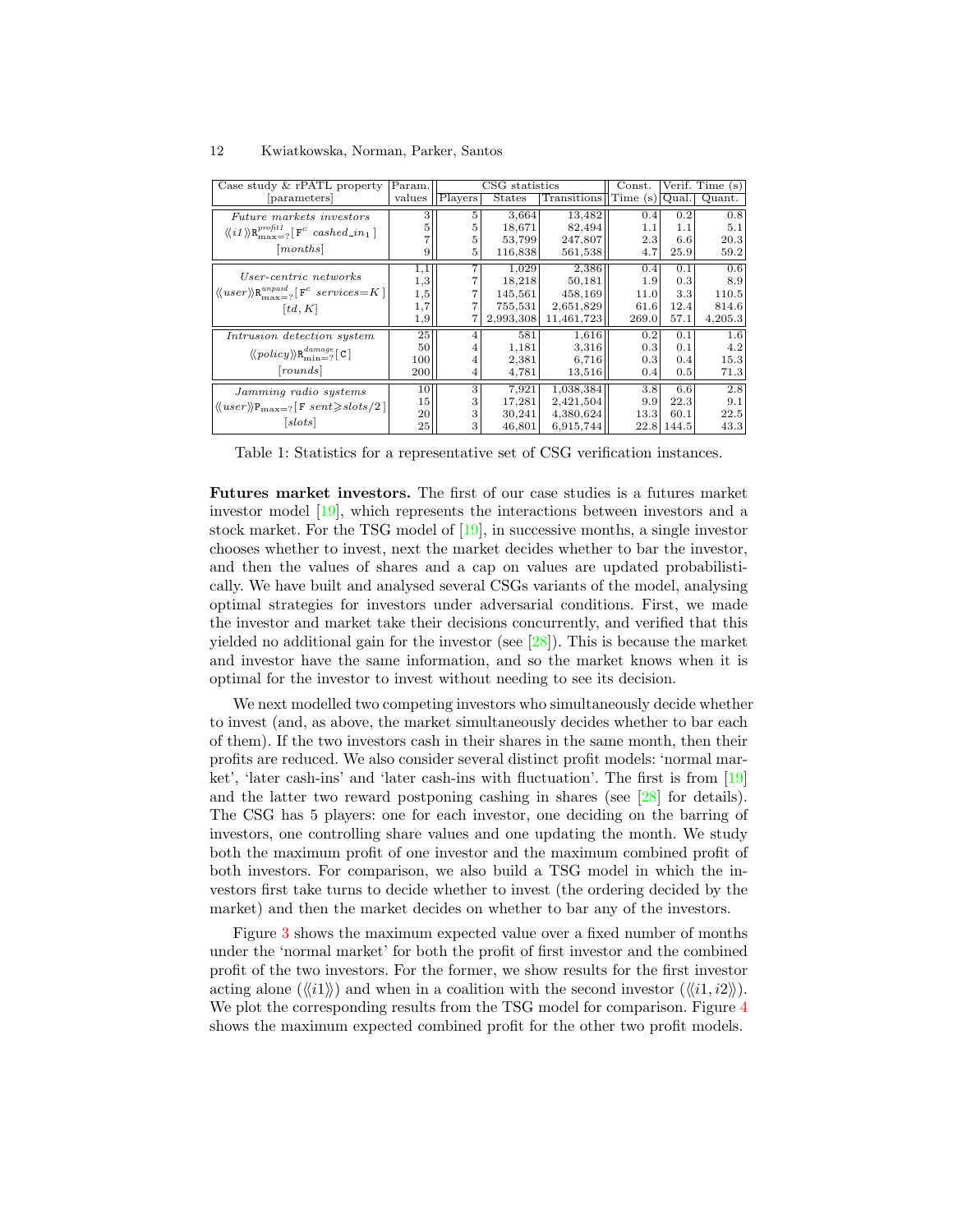<span id="page-13-0"></span>

<span id="page-13-1"></span>Fig. 4: Futures market: later cash-ins without (left) and with (right) fluctuations.

When investors cooperate to maximise the profit of the first, results for the CSG and TSG models coincide. This follows from the discussion above since all the second investor can do is make sure it does not invest at the same time as the first. For the remaining cases and given sufficient months, there is always a strategy in the concurrent setting that outperforms all turn-based strategies. The increase in profit for a single investor in the CSG model is due to the fact that, as the investors decisions are concurrent, the second cannot ensure it invests at the same time as the first, and hence decrease the profit of the first. In the case of combined profit, the difference arises because, although the market knows when it is optimal for one investor to invest, in the CSG model the market does not know which one will, and therefore may choose the wrong investor to bar.

We performed strategy synthesis to study the optimal actions of investors. By way of example, consider  $\langle\langle i1 \rangle \rangle \mathcal{R}_{\text{max}=?}^{profit1}$  [F<sup>c</sup> cashed in<sub>1</sub>] over three months and for a normal market (see Figure [3](#page-13-0) left). The optimal TSG strategy for the first investor is to invest in the first month (which the market cannot bar) ensuring an expected profit of 3.75. The optimal (randomised) CSG strategy is to invest:

- in the first month with probability 0.494949;
- in the second month with probability 1, if the second investor has cashed in;
- in the second month with probability 0.964912, if the second investor did not cash in at the end of the first month and the shares went up;
- in the second month with probability 0.954023, if the second investor did not cash in at the end of the first month and the shares went down;
- in the third month with probability 1 (this is the last month to invest).

Following this strategy, the first investor ensures an expected profit of  $\sim$ 4.33.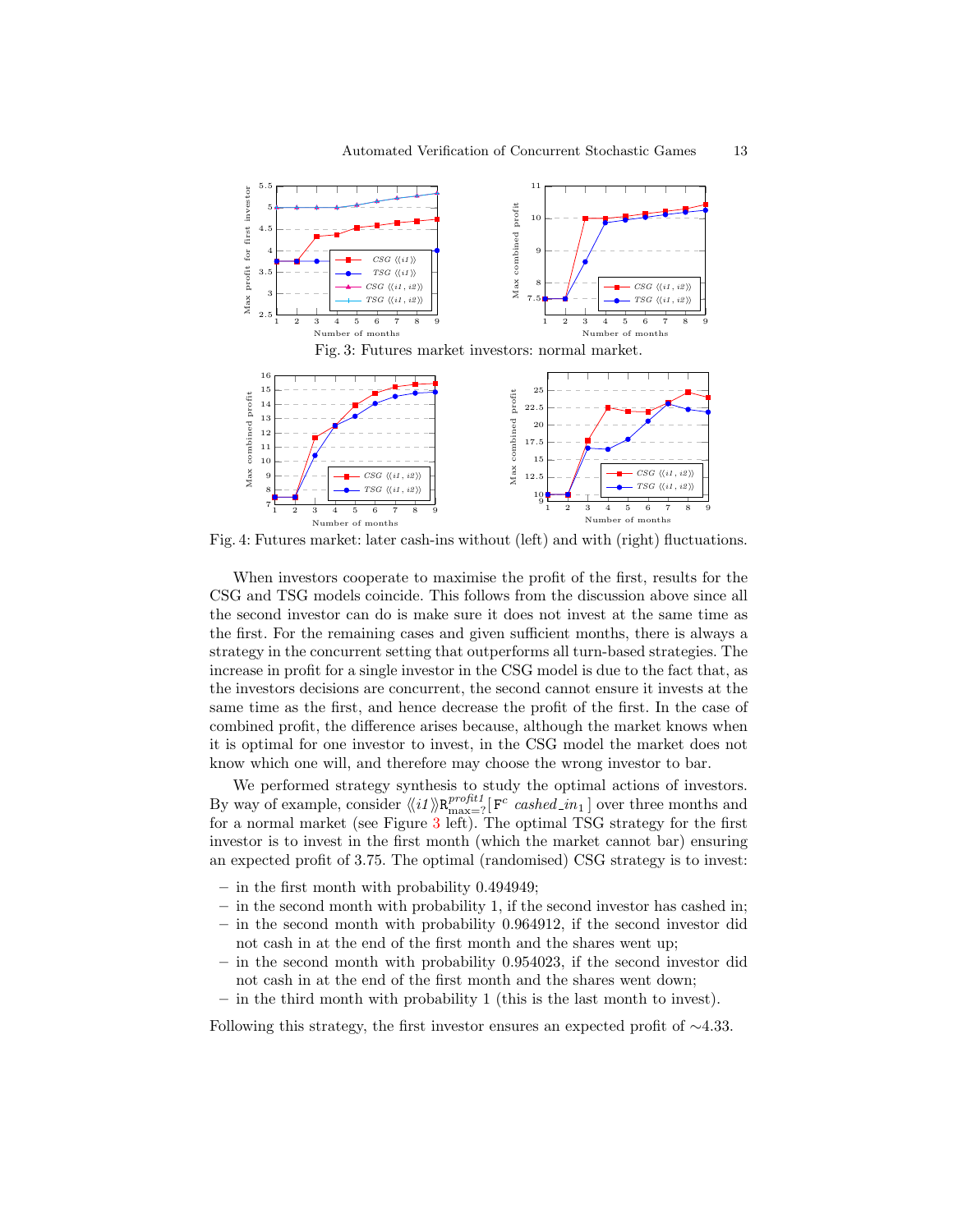<span id="page-14-0"></span>

Fig. 5: User-centric network results (CSG/TSG values as solid/dashed lines).

Trust models for user-centric networks. Trust models for user-centric networks were analysed previously using TSGs in [\[15\]](#page-16-24). The analysis considered the impact of different parameters on the effectiveness of cooperation mechanisms between service providers. The providers share information on the measure of trust for users in a reputation-based setting. Each measure of trust is based on the service's previous interactions with the user (which services they paid for). In the original TSG model, a single user can either make a request to one of three service providers or buy the service directly by paying maximum price. If the user makes a request to a service provider, then the provider decides to accept or deny the request based on the user's trust measure. If the request was accepted, the provider would next decide on the price again based on the trust measure, and the user would then decide whether to pay for the service and finally the provider would update its trust measure based on whether there was a payment. This sequence of steps would have to take place before any other interactions occurred between the user and other providers.

Here we consider CSG models allowing the user to make requests and pay different service providers simultaneously and for the different providers to execute requests concurrently. There are 7 players: one for the user's interaction with each service provider, one for the user buying services directly and one for each of the 3 service providers. Three trust models were considered. In the first, the trust level was decremented by  $1 (td=1)$  when the user does not pay, decremented by 2 in the second  $(td=2)$  and reset to 0 in the third  $(td=inf)$ .

Figure [5](#page-14-0) presents results for the maximum fraction and number of unpaid services the user can ensure for each trust model. The results for the original TSG model are included as dashed lines. The results demonstrate that the user can take advantage of the fact that in the CSG model it can request multiple services at the same time, and obtain more services without paying before the different providers get a chance to inform each other about non-payment. In addition, the results show that having a more severe penalty on the trust measure for non-payment decreases the unpaid services the user can obtain.

Intrusion detection policies. In [\[26\]](#page-16-25), CSGs are used to model the interaction between an intrusion detection policy and attacker. The policy has a number of libraries it can use to detect attacks and the attacker has a number of different attacks which can incur different levels of damage if not detected. Furthermore,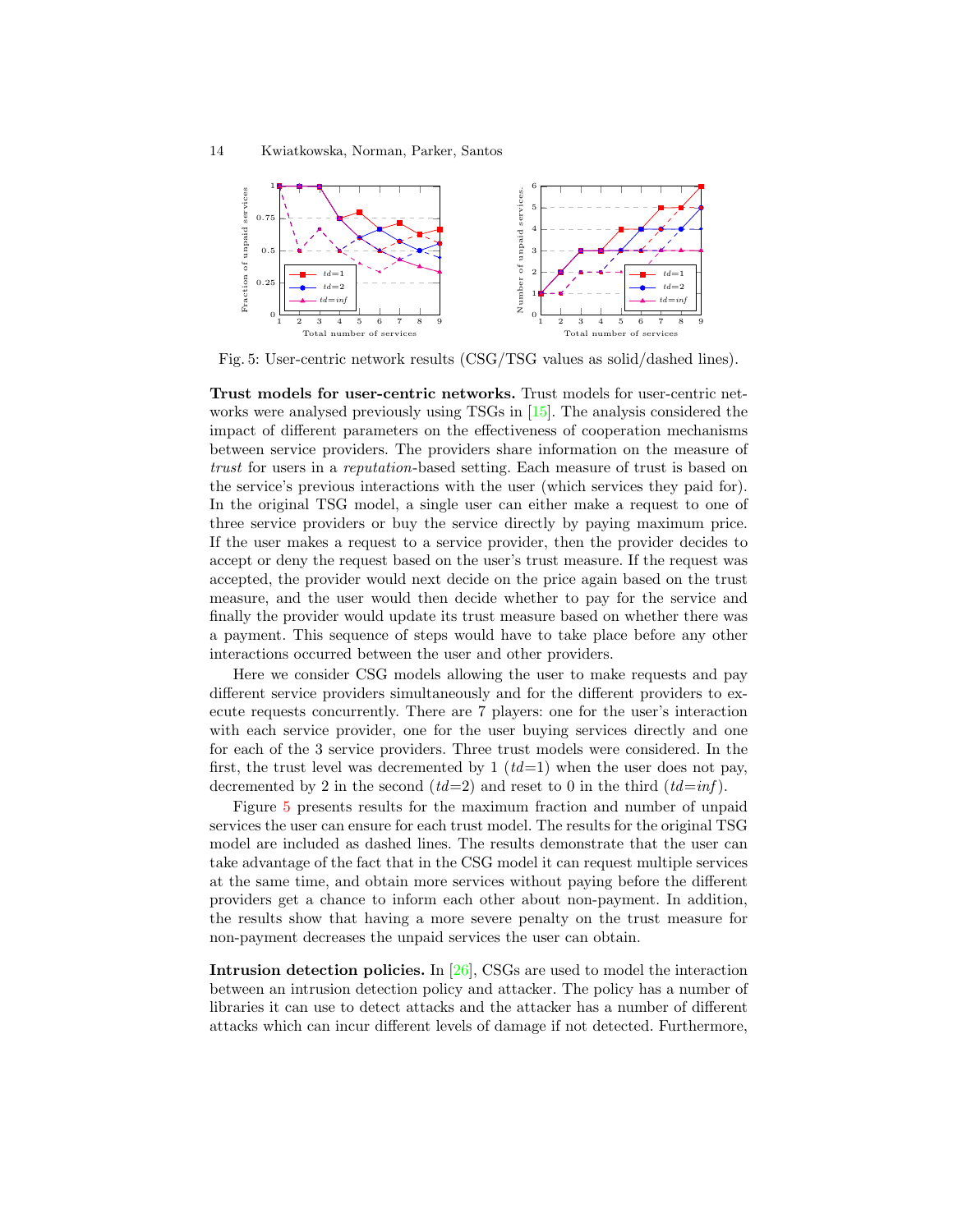each library can only detect certain attacks. In the model, in each round the policy chooses a library to deploy and the attacker chooses an attack. A reward structure is specified representing the level of damage when an attack is not detected. The goal is to find optimal intrusion detection policies which correspond to finding a strategy for the policy that minimises damage. We have constructed CSG models with 4 players (representing the policy, attacker, system and time) for the two scenarios outlined in [\[26\]](#page-16-25). We have synthesised optimal policies which ensure the minimum cumulative damage over a fixed number of rounds and damage in a specific round. Here concurrency is required for the game to be meaningful, otherwise it is easy for the player whose turn follows the other player's to 'win'. For example, if the attacker knows what library is being deployed, then it can simply choose an attack the library cannot detect.

Jamming multi-channel radio systems. A CSG model for jamming multichannel cognitive radio systems is presented in [\[27\]](#page-16-26). The system consists of a number of channels which can be an occupied or idle state. The state of each channel remains fixed within a time slot and between slots is Markovian (i.e. the state changes randomly based only on the state of the channel in the previous slot). A secondary user has a subset of available channels and at each time-slot must decide which to use. There is a single attacker which again has a subset of available channels and at each time slot decides to send a jamming signal over one of them. The CSG has 3 players representing the secondary user, attacker and environment. We synthesise strategies for the secondary user which maximise the probability of ensuring at least half the messages are sent correctly. Again concurrency is required as otherwise, e.g., the attacker can observe the user and then jam the chosen channel.

# 7 Conclusion

We have designed and implemented an approach for the automatic verification of CSGs. We have extended the semantics of the temporal logic rPATL to CSGs and presented a new modelling approach based on the PRISM language to specify such games. We have proposed and implemented algorithms for verification and strategy synthesis as an extension of the PRISM-games model checker. Finally, we have evaluated the approach on a range of case studies.

There are a number of directions for future work. First, we plan to consider additional properties (e.g. Nash equilibria and multi-objective queries). We are also working on extending the implementation to consider alternative solution methods (e.g. policy iteration and using CPLEX  $[12]$  to solve matrix games) and a symbolic (binary decision diagram based) implementation. Lastly, we are considering extending the approach to partially observable strategies.

Acknowledgements. This work is partially supported by the EPSRC Programme Grant on Mobile Autonomy and the PRINCESS project, under the DARPA BRASS programme.